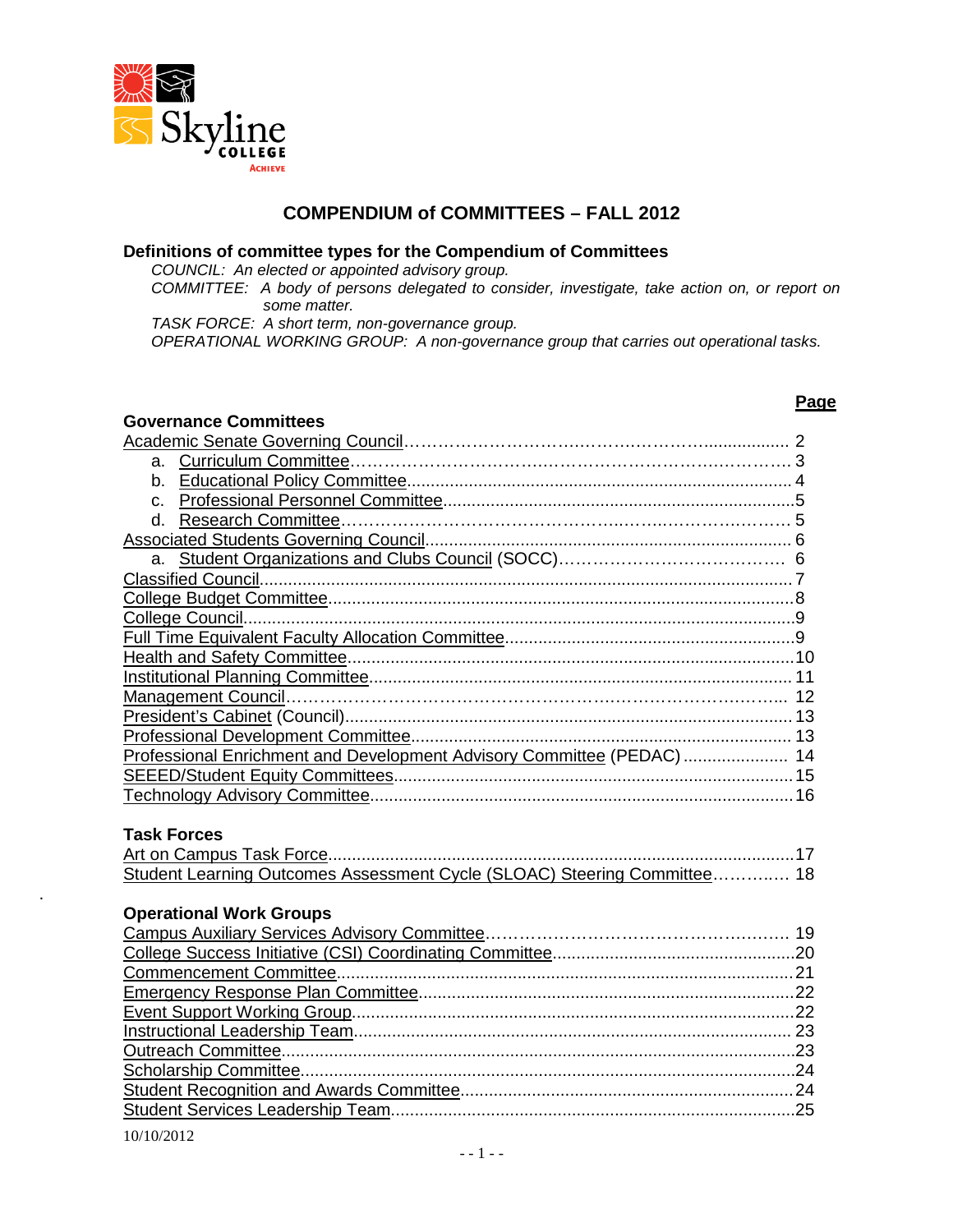# **GOVERNANCE COMMITTEES**

#### <span id="page-1-0"></span>**1. Academic Senate Governing Council**

Serves as policy making body for the Academic Senate; promotes the general welfare of Skyline College, its faculty, and the San Mateo County Community College District; represents the faculty in making recommendations to the administration of the College and the District Board of Trustees with respect to academic and professional matters; works toward the development and improvement of professional standards; provides for continuous study of faculty and College problems.

| 2011-2012                                      | 2012-2013                                      |
|------------------------------------------------|------------------------------------------------|
| Membership (elected by faculty)                | Membership (elected by faculty)                |
|                                                |                                                |
| Fermin Irigoyen, President                     | Leigh Anne Shaw, President                     |
| Ray Hernandez, Past President                  | Fermin Irigoyen, Past President                |
| Leigh Anne Shaw, Vice President/Secretary      | Kate Williams Browne, Vice President           |
| Evan Leach, Treasurer                          | Melissa Michelitsch, Secretary                 |
| Arthur Takayama, Professional Personnel Chair  | <b>Tiffany Schmierer, Treasurer</b>            |
| Educational Policy Chair to be determined      |                                                |
| Nick Kapp, Curriculum Committee Chair          | Linda Allen, Classified Rep                    |
| Melissa Michelitsch, Research Committee Chair  | Steve Aurilio, Educational Policy Chair        |
| Lynne Douglas, SEEED/Student Equity            | Zach Bruno, Social Science/Creative Arts rep   |
| Chip Chandler, Kinesiology/Athletics/Dance and | Chip Chandler, Kinesiology/Athletics/Dance and |
| AFT rep                                        | AFT rep                                        |
| Liza Erpelo, Language Arts rep                 | Liza Erpelo, Language Arts rep                 |
| Michael Moynihan, Social Science/Creative Arts | Stephen Fredricks, Science/Math/Technology     |
| rep                                            | rep                                            |
| Kate Browne, Business rep                      | Nick Kapp, Curriculum Committee Chair          |
| Nate Nevado, Counseling                        | Melissa Michelitsch, Research Committee Chair  |
| Stephen Fredricks, Science/Math/Technology     | Nate Nevado, Counseling                        |
| rep                                            | Arthur Takayama, Professional Personnel Chair  |
| Edwina Yuan, ASSC                              | Helen Zhang, Business rep                      |
| Classified rep: open                           |                                                |
|                                                | <b>SEEED/Student Equity Rep Open</b>           |
| <b>Meeting Date/Time/Location</b>              | <b>ASSC Rep Open</b>                           |
| 2 <sup>nd</sup> and 4 <sup>th</sup> Fridays    |                                                |
| 1:10 p.m.                                      | <b>Meeting Date/Time/Location</b>              |
| Building 5, Room 5131                          | $2nd$ and $4th$ Fridays                        |
|                                                | 1:10 $p.m.$                                    |
|                                                | Building 6, Room 6203                          |
|                                                |                                                |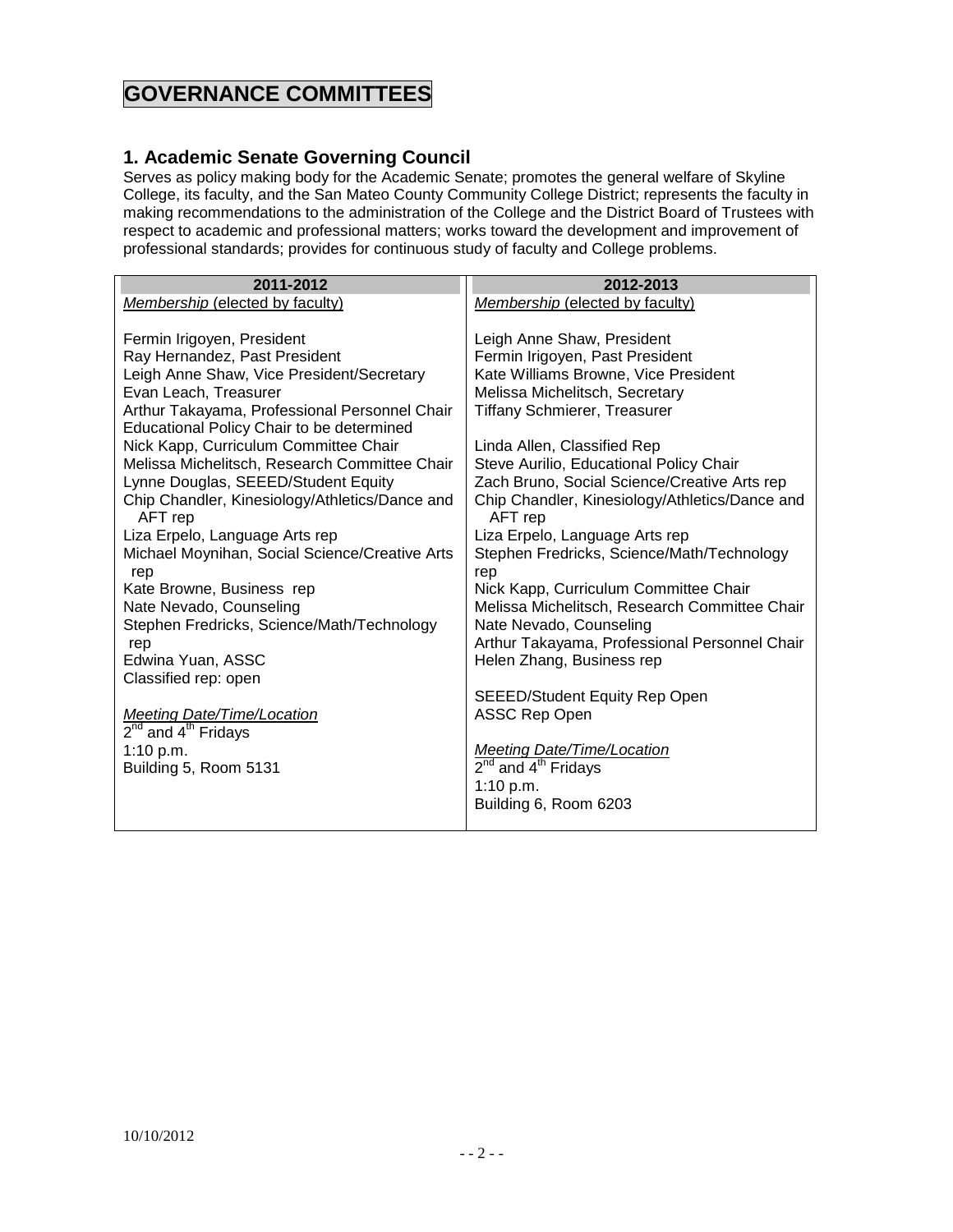#### <span id="page-2-0"></span>**1a. Curriculum Committee**

The Curriculum Committee carries on a regular review of the entire College curriculum; considers for recommendation all matters of administrative policy concerning the curriculum; considers for recommendation proposals for new courses and programs; recommends action on all deletions, classifications and changes in courses and programs.

| 2011-2012                                                                             | 2012-2013                                                           |
|---------------------------------------------------------------------------------------|---------------------------------------------------------------------|
| Membership (one elected faculty                                                       | Membership (one elected faculty representative                      |
| representative from each division)                                                    | from each division)                                                 |
|                                                                                       |                                                                     |
| Nick Kapp, Chair, Science/Math/Technology                                             | Nick Kapp, Chair, Science/Math/Technology                           |
| <b>Christine Roumbanis, Business</b>                                                  | Jim Bowsher, Language Arts                                          |
| Jacquie Escobar, Counseling                                                           | Jacquie Escobar, Counseling                                         |
| Jan Fosberg, Kinesiology/Athletics/Dance                                              | Jan Fosberg, Kinesiology/Athletics/Dance                            |
| Phyllis Taylor, Language Arts                                                         | Christine Roumbanis, Business                                       |
| Dennis Wolbers, Social Science/Creative Arts                                          | Dennis Wolbers, Social Science/Creative Arts                        |
|                                                                                       |                                                                     |
| <b>Ex Officio Members</b>                                                             | <b>Ex Officio Members</b>                                           |
| Mike Williamson, Interim VP of Instruction<br>John Mosby, Dean of Enrollment Services | Sheldon Carroll, Classified Rep<br>Sarah Perkins, VP of Instruction |
| Rick Wallace, Dean of Counseling (for                                                 | John Mosby, Dean of Enrollment Services                             |
| matriculation and articulation)                                                       | Maria Norris, Recorder                                              |
| Sheldon Carroll, Classified Rep                                                       | Rashin Parsa, ASSC Rep                                              |
| Edwina Yuan, ASSC rep                                                                 | Rick Wallace, Dean of Counseling (for                               |
| Maria Norris, Recorder                                                                | matriculation)                                                      |
|                                                                                       |                                                                     |
| Meeting Date/Time/Location                                                            |                                                                     |
| $\overline{1}^{st}$ and 3 <sup>rd</sup> Wednesday                                     | <b>Meeting Date/Time/Location</b>                                   |
| 2:10 p.m.                                                                             | 1 <sup>st</sup> and 3 <sup>rd</sup> Wednesday                       |
| Building 4, Room 4343                                                                 | 2:10 p.m.                                                           |
|                                                                                       | Building 4, Room 4343                                               |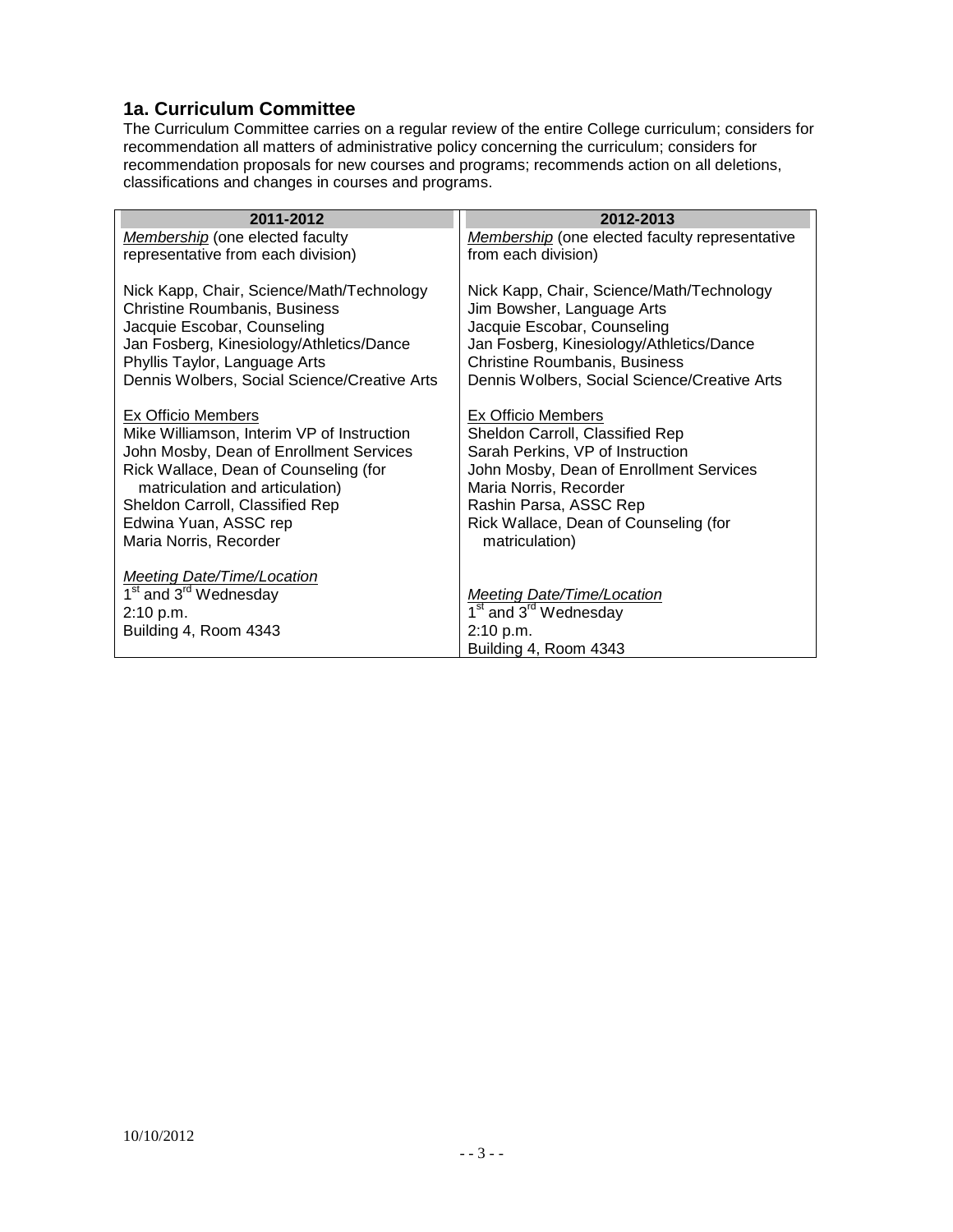# <span id="page-3-0"></span>**1b. Educational Policy Committee**

This committee considers for recommendation all matters of educational policy including academic standards, probation, disqualification, readmissions policies, grading procedures, matriculation, student behavior, and student grievance procedures; considers for recommendation all matters of administrative policy concerning educational policy, including policies of the Office of Instruction and the Office of Student Services.

| 2011-2012                                              | 2012-2013                                              |
|--------------------------------------------------------|--------------------------------------------------------|
| Membership (one elected faculty                        | <b>Membership</b> (one elected faculty representative  |
| representative from each division)                     | from each division)                                    |
|                                                        |                                                        |
| Steve Aurilio, Social Science/ Creative Arts,<br>Chair | Steve Aurilio, Social Science/ Creative Arts,<br>Chair |
| Katharine Harer, Language Arts                         | Brian Daniel, Science/Math/Technology                  |
| Alma Cervantes, Business                               | Katharine Harer, Language Arts                         |
| Brian Daniel, Science/Math/Technology                  | Imelda Hermosillo, Counseling rep                      |
| Kevin Sullivan, Business                               | Joe Morello, KAD Rep                                   |
| Janet Weber, Classified rep                            | John Mosby, Dean of Enrollment Services                |
| Imelda Hermosillo, Counseling rep                      | Rashin Parsa, ASSC Rep                                 |
| Juliana Franco, ASSC rep                               | Cal Robinson, Business                                 |
| Kinesiology/Athletics Dance rep: open                  | Kevin Sullivan, Business                               |
|                                                        | Rick Wallace, Dean of Counseling and                   |
| <b>Ex Officio Members</b>                              | <b>Matriculation Coordinator</b>                       |
| Joe Madrigal, Interim VP Student Services              | Janet Weber, Classified rep                            |
| Donna Bestock, Dean of Social Science/                 |                                                        |
| Creative Arts                                          | Ex Officio Members                                     |
| John Mosby, Dean of Enrollment Services                | Joi Blake, VP Student Services                         |
| Rick Wallace, Dean of Counseling and                   |                                                        |
| <b>Matriculation Coordinator</b>                       |                                                        |
|                                                        | Meeting Date/Time/Location                             |
| <b>Meeting Date/Time/Location</b>                      | 1 <sup>st</sup> Tuesday                                |
| 1 <sup>st</sup> Tuesday                                | 1:30 p.m.                                              |
| 1:30 p.m.                                              | Location:?                                             |
| Building 5, Room 5131                                  |                                                        |
|                                                        |                                                        |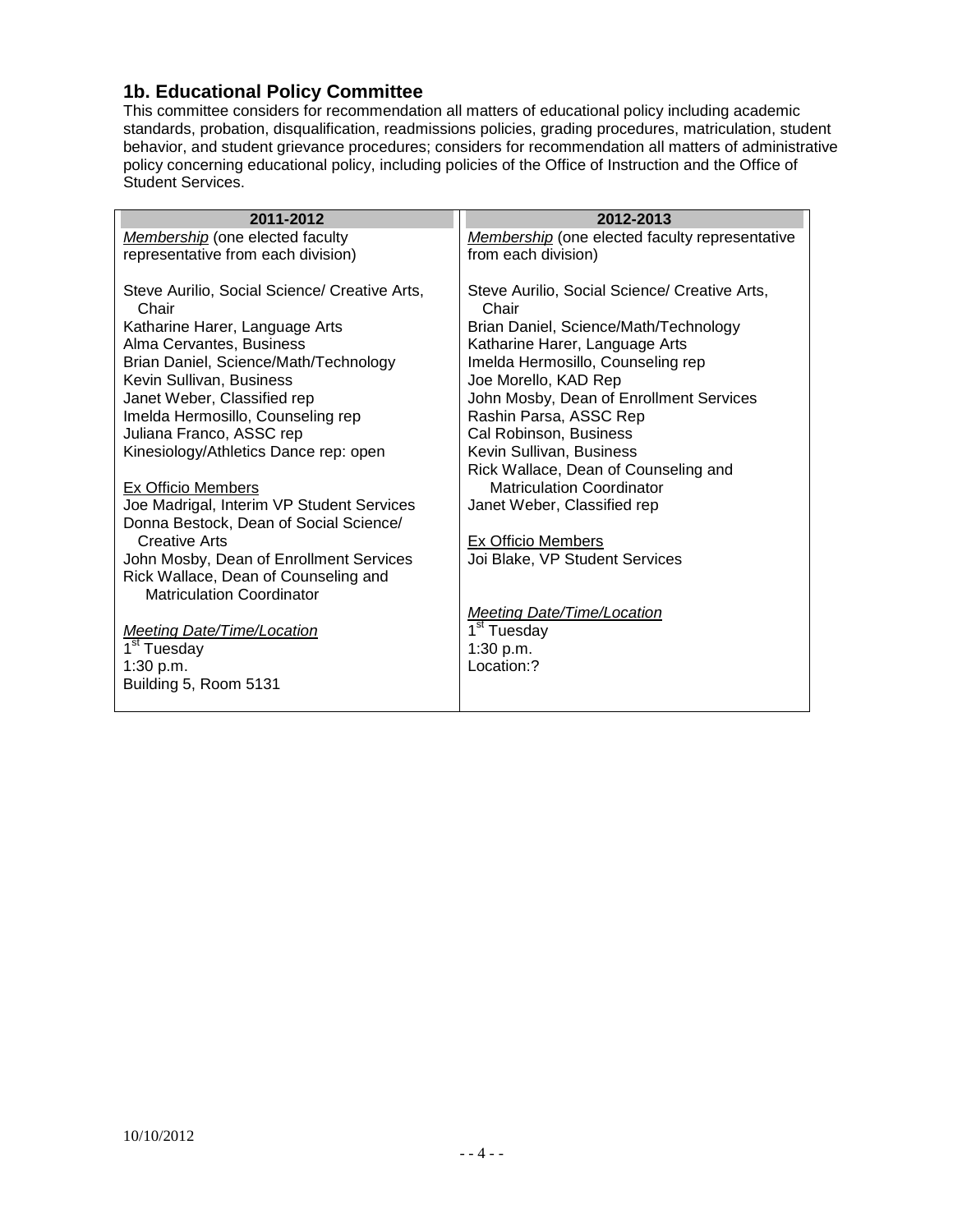#### <span id="page-4-0"></span>**1c. Professional Personnel Committee**

This committee promotes staff development and professional growth; considers questions of professional ethics; reviews and makes recommendations concerning Trustees' Grant Proposals and other faculty proposals as necessary; makes recommendations concerning faculty awards; reviews and recommends faculty development programs such as Flex Day activities.

| 2011-2012                                                       | 2012-2013                                                        |
|-----------------------------------------------------------------|------------------------------------------------------------------|
| Membership                                                      | Membership                                                       |
| (one elected faculty representative from each<br>division)      | (one elected faculty representative from each<br>division)       |
| Arthur Takayama, Chair, Social Science/<br><b>Creative Arts</b> | Arthur Takayama, Chair, Social Science/<br><b>Creative Arts</b>  |
| Shari Bookstaff, Science/Math/Technology                        | Don Biederman, Counseling                                        |
| Don Biederman, Counseling                                       | Shari Bookstaff, Science/Math/Technology                         |
| Chip Chandler, Kinesiology/Athletics/Dance                      | Chip Chandler, Kinesiology/Athletics/Dance                       |
| Nancy Kaplan-Biegel, Language Arts                              | Nancy Kaplan-Biegel, Language Arts                               |
| Guillermo Ortiz, Business                                       | Guillermo Ortiz, Business                                        |
| Donna Bestock, Dean, Social Science/Creative                    |                                                                  |
| Arts, ex officio                                                | Donna Bestock, Dean, Social Science/Creative<br>Arts, ex officio |
| Meeting Date/Time/Location                                      |                                                                  |
| Meets three to five times per year                              | Meeting Date/Time/Location                                       |
|                                                                 | Meets three to five times per year                               |

#### <span id="page-4-1"></span>**1d. Research Committee**

The Academic Senate Research Committee aids faculty doing institutional research; acts as a resource to the Senate in matters of institutional research; performs institutional research under the direction of the Academic Senate Governing Council.

| 2011-2012                                                                                                                                                                                                                                                                                                                                                     | 2012-2013                                                                                                                                                                                                                                                                                                                                                                             |
|---------------------------------------------------------------------------------------------------------------------------------------------------------------------------------------------------------------------------------------------------------------------------------------------------------------------------------------------------------------|---------------------------------------------------------------------------------------------------------------------------------------------------------------------------------------------------------------------------------------------------------------------------------------------------------------------------------------------------------------------------------------|
| Membership<br>(one elected faculty representative from each<br>division)                                                                                                                                                                                                                                                                                      | Membership<br>(one elected faculty representative from each<br>division)                                                                                                                                                                                                                                                                                                              |
| Melissa Michelitsch, Chair, Science/Math/<br>Technology<br>Tony Jackson, Social Science/ Creative Arts<br>Lucia Lachmayr, Language Arts<br>Kevin Corsiglia, Kinesiology/Athletics/Dance<br>Ghanma, Mousa, Science/Math/Technology<br>Rob Johnstone, Dean, Research, Planning and<br>Institutional Effectiveness<br>Business rep: open<br>Counseling rep: open | Melissa Michelitsch, Chair, Science/Math/<br>Technology<br>Kevin Corsiglia, Kinesiology/Athletics/Dance<br>Rep<br>Mousa Ghanma Science/Math/Technology<br>Lucia Lachmayr, Language Arts<br>Jennifer Merrill, Social Science/ Creative Arts<br>Sarita Santos, Business<br>Paul Spakowski, Business<br>David Ulate, Interim Dean, Research, Planning<br>and Institutional Effectiveness |
| Meeting Date/Time/Location<br>To be determined                                                                                                                                                                                                                                                                                                                | Counseling Rep Open                                                                                                                                                                                                                                                                                                                                                                   |
|                                                                                                                                                                                                                                                                                                                                                               | <b>Meeting Date/Time/Location</b><br>To be determined                                                                                                                                                                                                                                                                                                                                 |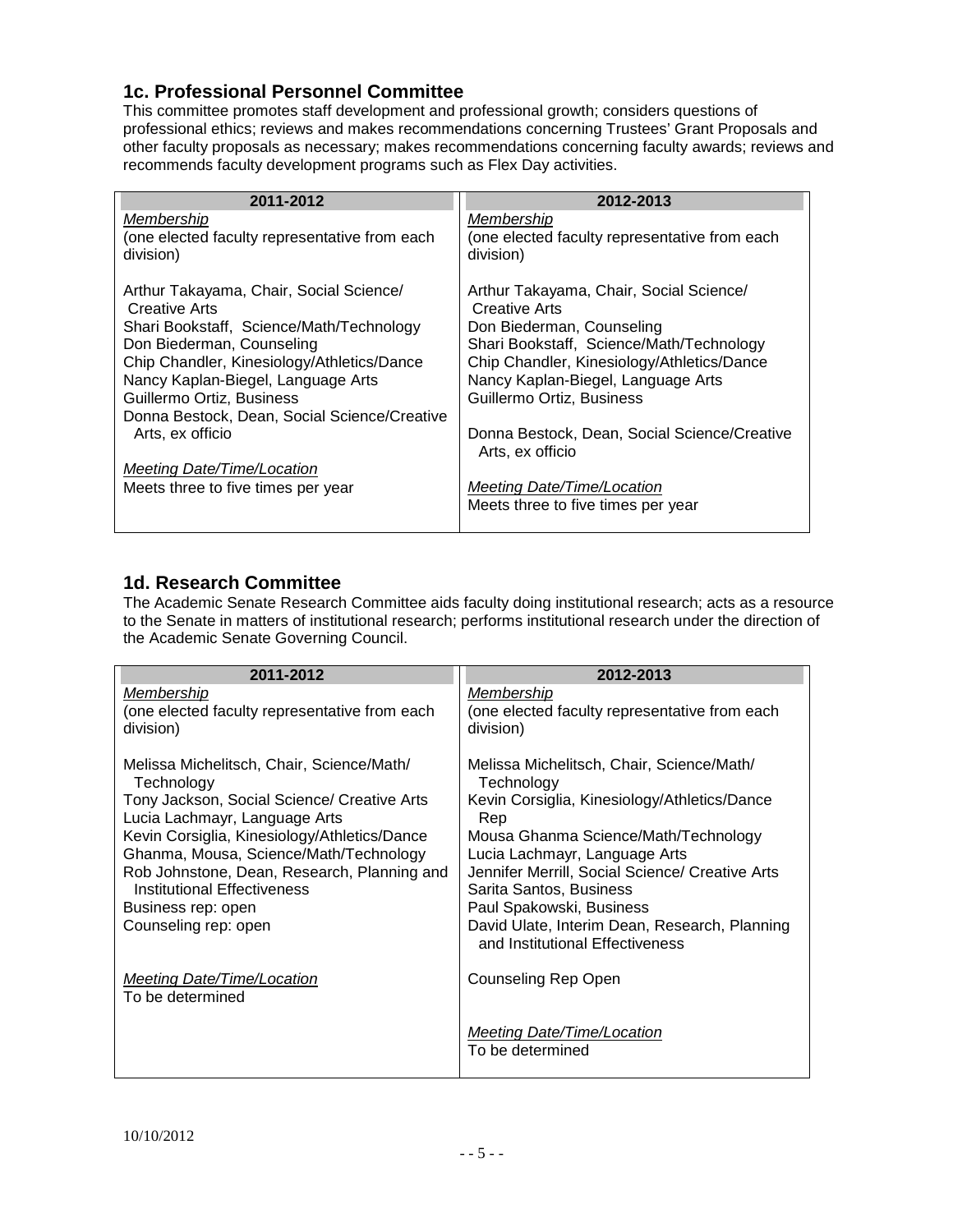## <span id="page-5-0"></span>**2. Associated Students Governing Council**

Represents all Skyline students; maintains student body facilities; plans activities; adopts and supervises the ASSC budget; participates in College committees; shares in the development of College policies.

| 2011-2012                                                                                                                                                                                                                                                                                                                                                                                                                                                                                                                 | 2012-2013                                                                                                                                                                                                                                                                                                                                                  |
|---------------------------------------------------------------------------------------------------------------------------------------------------------------------------------------------------------------------------------------------------------------------------------------------------------------------------------------------------------------------------------------------------------------------------------------------------------------------------------------------------------------------------|------------------------------------------------------------------------------------------------------------------------------------------------------------------------------------------------------------------------------------------------------------------------------------------------------------------------------------------------------------|
| Membership (officers elected by students)                                                                                                                                                                                                                                                                                                                                                                                                                                                                                 | Membership (officers elected by students)                                                                                                                                                                                                                                                                                                                  |
| <b>Executive Council Officers</b><br>Heidi Hansen, President, Chair<br>Edwina Yuan, Vice President<br>Larissa Espada, Commissioner of Publicity<br>Juliana Franco, Commissioner of Public<br>Records<br>Patiane Gladstone, Commissioner of Finance<br>Diana Kozlova, Commissioner of Activities                                                                                                                                                                                                                           | <b>Executive Council Officers</b><br>Jose Luis Sanchez, President, Chair<br>Katelyn Smathers, Vice President<br>Alexander Shkurko, Commissioner of Finance<br>Kayla D Louis, Commissioner of Activities<br>Jackeline Monrroy, Commissioner of Publicity<br>Ryan Sherlock, Commissioner of Public<br>Records                                                |
| <b>Senators</b><br>Alejandro Alvarez<br>Mark Lipkin<br>Jason Chow<br><b>Richard Lopez</b><br>Kayla Louis<br>Morgan Davis<br>Christianne Etienne<br>Camilia Razavi<br>J.P. de Guzman<br>Dean Kevin Santos<br>Colleen Juliano<br><b>Katelyn Smathers</b><br>Subash Subedi<br><b>Freddy King</b><br>Levanna Lee<br>Advisors<br>Amory Cariadus, Coordinator of Student<br>Activities<br>Meena Naik, Student Activities Assistant<br>Meeting Date/Time/Location<br>Every Thursday, $2:00 - 4:00$ p.m.<br>Building 6, Room 6202 | <b>Senators</b><br>Cristina Aquino Hugo<br>Gabriela Solis<br>Jesus Julian Rocha-Sliva<br>Patiane Gladstone<br><b>Richard Lopez</b><br><b>Richard Porter</b><br>Advisors<br>Amory Cariadus, Coordinator of Student Life<br>Misha Maggi, Student Activities Assistant<br>Meeting Date/Time/Location<br>Every Monday, 5:00-7:00 p.m.<br>Building 6, Room 6202 |

# <span id="page-5-1"></span>**2a. Student Organizations and Clubs Council**

This group meets to share information about the events and programs that they sponsor on campus. They also share information about volunteer projects, student outreach and how to recruit new members.

| 2011-2012                                        | 2012-2013                                        |
|--------------------------------------------------|--------------------------------------------------|
| Membership (one representative from each         | Membership (one representative from each         |
| student organization and club on campus)         | student organization and club on campus)         |
| Edwina Yuan, ASSC Vice President, Chair          | Amory Cariadus, Advisor                          |
| Amory Cariadus, Advisor<br>Meena Naik, Advisor   | Misha Maggi, Advisor                             |
|                                                  | A list of current clubs and organizations can be |
| A list of current clubs and organizations can be | obtained at the Student Activities Office.       |
| obtained at the Student Activities Office.       |                                                  |
|                                                  | Meeting Date/Time/Place:                         |
| Meeting Date/Time/Place:                         | Two Wednesdays per month, $1:00 - 3:00$ p.m.     |
| Two Wednesdays per month, $1:00 - 3:00$ p.m.     | Building 6, Room 6202                            |
| Building 6, Room 6202                            |                                                  |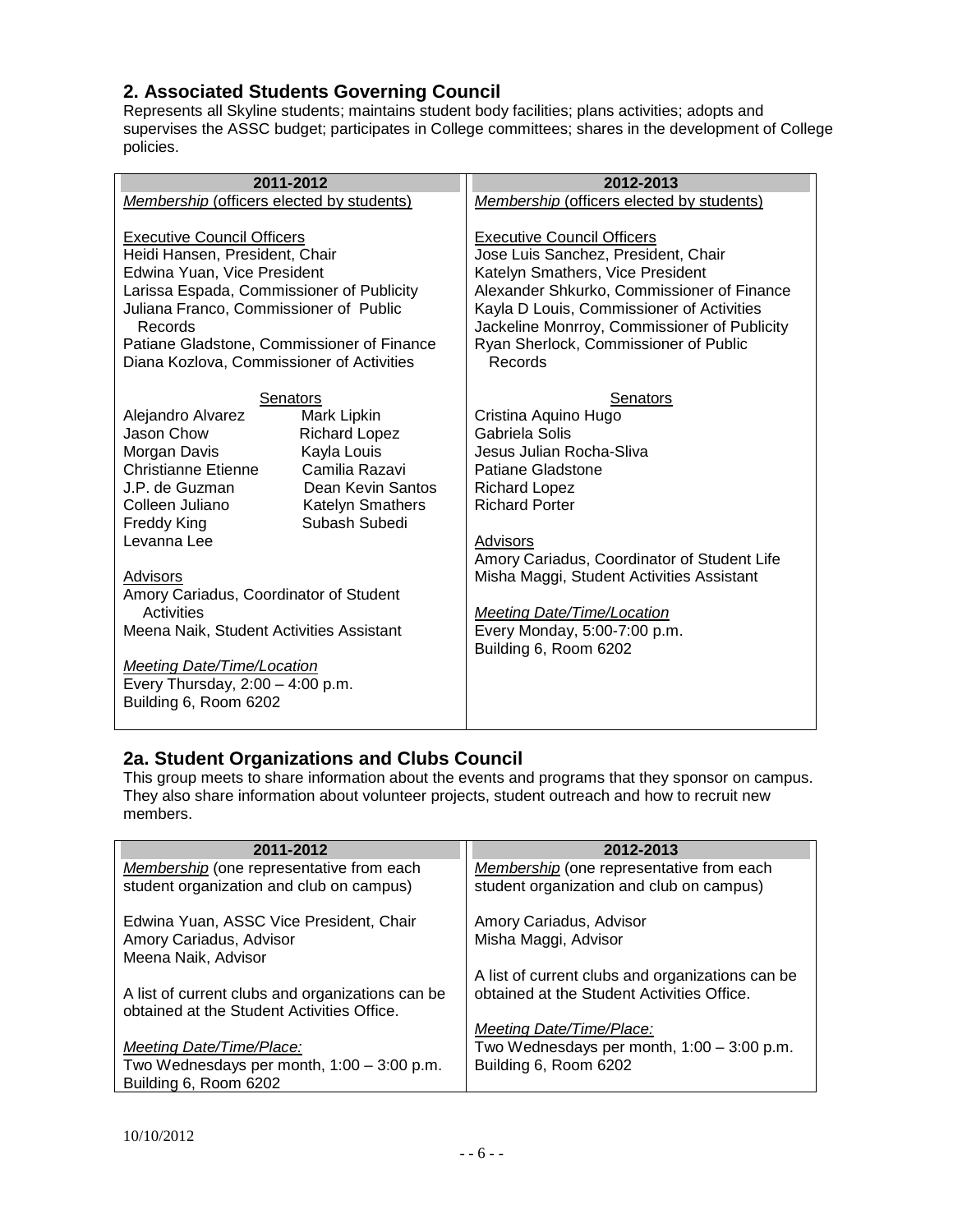# <span id="page-6-0"></span>**3. Classified Council**

Represents the needs, concerns and viewpoints of the classified staff with respect to the District Shared Governance Agreement, but excludes all matters related to collective bargaining. It is one of the constituent groups of Skyline College's shared governance organizational structure. The officers are elected by Classified Council *Membership*.

| 2011-2012                                       | 2012-2013                                       |
|-------------------------------------------------|-------------------------------------------------|
| Membership (all classified employees at Skyline | Membership (all classified employees at Skyline |
| College: CSEA, AFSCME and non-represented       | College: CSEA, AFSCME and non-represented       |
| classified employees including classified       | classified employees including classified       |
| supervisors and management positions. All are   | supervisors and management positions. All are   |
| voting members and are encouraged to attend     | voting members and are encouraged to attend     |
| Classified Council meetings).                   | Classified Council meetings).                   |
| Maggie Baez, President                          | Linda Allen, President                          |
| Linda Allen, Vice President                     | Barbara Daley, Vice President                   |
| Nancy Lam, Secretary                            | Nancy Lam, Secretary                            |
| Theresa Tentes, Treasurer                       | Barbara Lamson, Treasurer                       |
| Barbara Daley, Historian                        | Barbara Daley, Historian                        |
| Pat Tyler, Parliamentarian                      | Kennya Ruiz, Parliamentarian                    |
| Meeting Date/Time/Location                      | Meeting Date/Time/Location                      |
| 1 <sup>st</sup> Thursday                        | 1 <sup>st</sup> Thursday                        |
| 2:00 p.m.                                       | 12:00 p.m.                                      |
| Building 6, Room 6203                           | Building 6, Room 6203                           |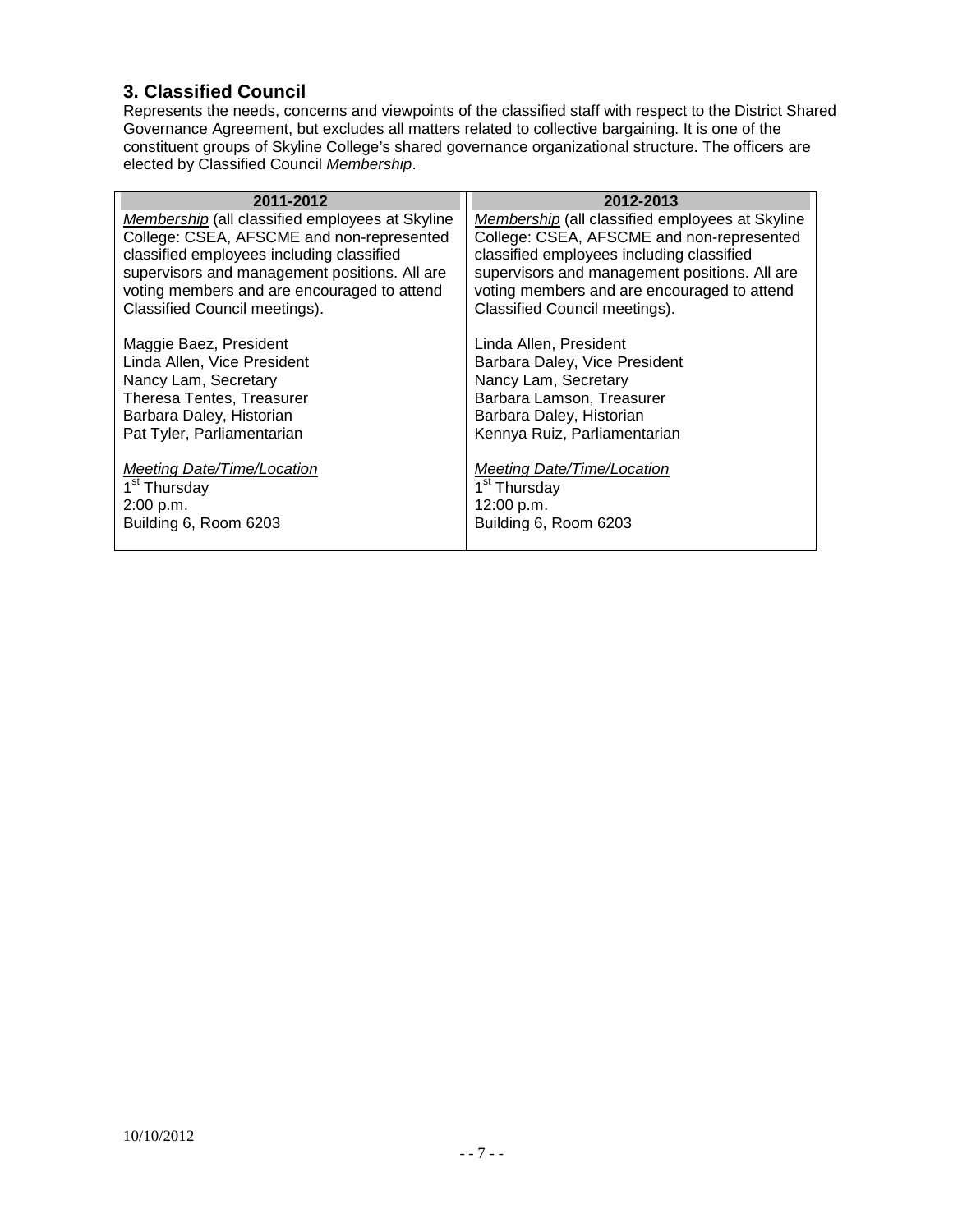# <span id="page-7-0"></span>**4. College Budget Committee**

The Skyline College Budget Committee is the primary budget recommendation group for the College, thereby establishing recommendations to the College administration on College budgetary matters. The Committee is responsible for reviewing the revenues and expenditures of the College.

| 2011-2012                                                                  | 2012-2013                                          |
|----------------------------------------------------------------------------|----------------------------------------------------|
| Membership Members of the College Budget                                   | <b>Membership Members of the College Budget</b>    |
| Committee (CBC) include the following: the Vice                            | Committee (CBC) include the following: the         |
| Presidents of the College, one dean from                                   | Vice Presidents of the College, one dean from      |
| instruction, and one dean from student services,                           | instruction, and one dean from student             |
| the Academic Senate President, two faculty                                 | services, the Academic Senate President, two       |
| members from each college division including                               | faculty members from each college division         |
| student services, appointed by the Academic                                | including student services, appointed by the       |
| Senate, three classified staff appointed by the                            | Academic Senate, three classified staff            |
| Classified Council, 2 students appointed by the                            | appointed by the Classified Council, 2 students    |
| ASSC.                                                                      | appointed by the ASSC.                             |
|                                                                            |                                                    |
| Eloisa Briones, Director of Business Services,                             | Eloisa Briones, Director of Business Services,     |
| Co-Chair                                                                   | Co-Chair                                           |
| Fermin Irigoyen, Academic Senate President,                                | Leigh Anne Shaw, Academic Senate                   |
| Co-Chair                                                                   | President, Co-Chair                                |
| Regina Stanback Stroud, President, ex officio                              | Joi Blake, VP of Student Services                  |
| Joe Madrigal, Interim VP of Student Services                               | Eric Brenner, Social Science/Creative Arts         |
| Mike Williamson, Interim VP of Instruction                                 | Carla Campillo, Counseling                         |
| Rob Johnstone, Dean of Planning, Research                                  | <b>Rick Escalambre, Business</b>                   |
| and Student Success, ex officio                                            | Kathleen Feinblum, Language Arts                   |
| Rick Wallace, Dean, Student Services Division                              | Mike Fitzgerald, Kinesiology/Athletics/Dance       |
| Joe Morello, Dean, Kinesiology/Athletics/Dance                             | Kathy Fitzpatrick, Classified Rep                  |
| John Mosby, Dean, Enrollment Services                                      | Pcyeta Jackson, Classified Rep                     |
| Pat Deamer, Science/Math/Technology                                        | Barbara Lamson, Classified representative          |
| Soodi Zamani, Science/Math/Technology                                      | Evan Leach, Science/Math/Technology                |
| Kathleen Feinblum, Language Arts                                           | Joe Morello, Dean, Kinesiology/Athletics/<br>Dance |
| Jeff Westfall, Language Arts<br>Eric Brenner, Social Science/Creative Arts | John Mosby, Dean, Enrollment Services              |
| George Wright, Social Science/Creative Arts                                | Sarah Perkins, VP of Instruction                   |
| Carla Campillo, Counseling                                                 | Alexander Shkurko, ASSC Rep                        |
| Rick Escalambre, Business                                                  | Amber Steele, Kinesiology/Athletics/Dance          |
| Linda Whitten, DCBF and Business rep                                       | Rick Wallace, Dean, Student Services Division      |
| Mike Fitzgerald, Kinesiology/Athletics/Dance                               | Jeff Westfall, Language Arts                       |
| Amber Steele, Kinesiology/Athletics/Dance                                  | Linda Whitten, Business rep                        |
| Nina Floro, AFT Rep, ex officio                                            | George Wright, Social Science/Creative Arts        |
| Kathy Fitzpatrick, Classified representative                               | Soodi Zamani, Science/Math/Technology              |
| Barbara Lamson, Classified representative                                  |                                                    |
| Patiane Gladstone, ASSC                                                    | Nina Floro, AFT Rep, ex officio                    |
|                                                                            | Katie Galvin, PRIE, ex officio                     |
|                                                                            | Regina Stanback Stroud, President, ex officio      |
| Meeting Date/Time/Place                                                    | David Ulate, Interim Dean of Planning,             |
| Second and Last Thursday                                                   | Research and Institutional Effectiveness,          |
| $2:10 - 4:00$ p.m.                                                         | ex officio                                         |
| Building 6, Room 6203                                                      |                                                    |
|                                                                            | <b>Meeting Date/Time/Place</b>                     |
|                                                                            | Second and Last Thursday                           |
|                                                                            | $2:10 - 4:00$ p.m.                                 |
|                                                                            | Building 6, Room 6203                              |
|                                                                            |                                                    |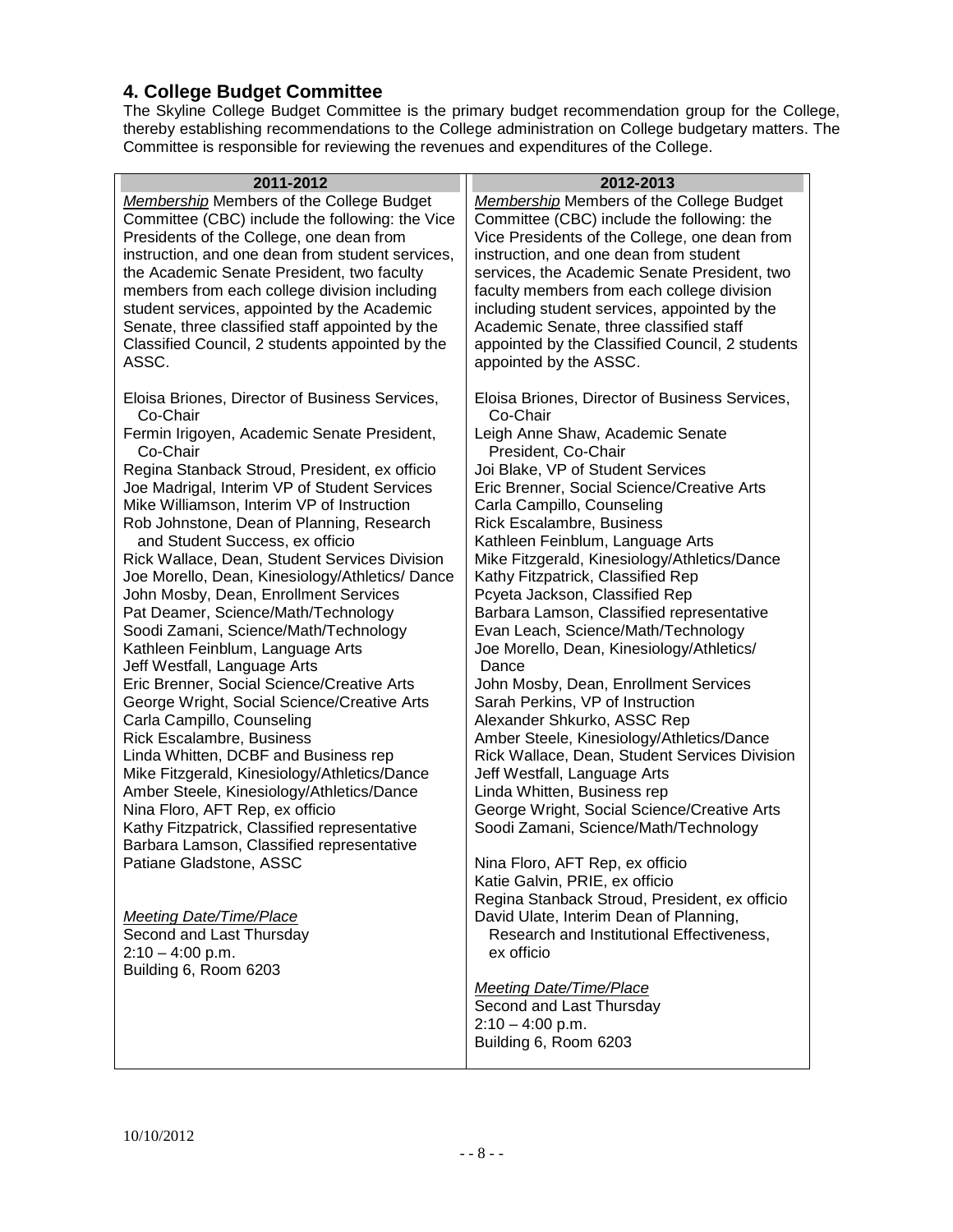# <span id="page-8-0"></span>**5. College Council**

The College Council is the primary planning and policy formulation group for the College, thereby establishing the charges to other units and committees in accomplishing specific tasks including, but not limited to, the following areas: budget, programs, student equity, accreditation, and program review. The Council is responsible for reviewing the progress and accomplishments of the units and committees. The Council serves as the umbrella shared governance committee for the College and is a major participant in decision making for the College.

| 2011-2012                                                                                     | 2012-2013                                                                                         |
|-----------------------------------------------------------------------------------------------|---------------------------------------------------------------------------------------------------|
| <b>Membership (College President and Vice</b>                                                 | Membership (College President and Vice                                                            |
| Presidents, Academic Senate President and<br>Vice President, Classified Council President and | Presidents, Academic Senate President and                                                         |
| Vice President, Associated Students President                                                 | Vice President, Classified Council President and<br>Vice President, Associated Students President |
| and Vice President)                                                                           | and Vice President)                                                                               |
| Regina Stanback Stroud, President, Chair                                                      | Regina Stanback Stroud, President, Chair                                                          |
| Joe Madrigal, Interim VP of Student Services                                                  | Joi Blake, VP of Student Services                                                                 |
| Mike Williamson, Interim VP of Instruction<br>Fermin Irigoyen, President, Academic Senate     | Sarah Perkins, VP of Instruction<br>Leigh Anne Shaw, President, Academic Senate                   |
| Leigh Anne Shaw, VP of Academic Senate                                                        | Kate Browne, VP of Academic Senate                                                                |
| Heidi Hansen, ASSC President                                                                  | Linda Allen, President, Classified Council                                                        |
| Edwina Yuan, ASSC Vice President                                                              | Barbara Daley, VP of Classified Council                                                           |
| Maggie Baez, President, Classified Council                                                    | Jose Luis Sanchez, ASSC President                                                                 |
| Linda Allen, VP of Classified Council                                                         | Katelyn Smathers, ASSC Vice President                                                             |
|                                                                                               |                                                                                                   |
| Meeting Date/Time/Place                                                                       | Meeting Date/Time/Place                                                                           |
| Fourth Wednesday                                                                              | Fourth Wednesday                                                                                  |
| $2:35 - 4:00$ p.m. (Fall 2011)                                                                | $2:10 - 4:00$ p.m.                                                                                |
| $2:10 - 4:00$ p.m. (Spring 2012)<br>Building 4, Room 4343                                     | Building 4, Room 4343                                                                             |
|                                                                                               |                                                                                                   |

# <span id="page-8-1"></span>**6. Full Time Equivalent Faculty Allocation Committee**

The FTEFAC is charged with developing and recommending to the Academic Senate for endorsement and to the College President for approval, a prioritized list of strategic allocations of Full Time Equivalent Faculty *(*FTEF) in order for the college to meet its mission of serving the educational needs of the community.

| 2011-2012                                      | 2012-2013                                  |
|------------------------------------------------|--------------------------------------------|
| Membership                                     | Membership                                 |
| Mike Williamson, Interim VP Instruction, Chair | Sarah Perkins, VP Instruction, Chair       |
| Eloisa Briones, College Business Officer       | Nina Floro, Language Arts                  |
| (Resource)                                     | Sita Motipara, Business                    |
| Rick Wallace, Dean of Counseling               | Dino Nomicos, Kinesiology/Athletics/Dance  |
| Don Carlson, Dean of Business                  | Virginia Padron, Counseling                |
| Nina Floro, Language Arts                      | Masao Suzuki, Social Science/Creative Arts |
| Dino Nomicos, Kinesiology/Athletics/Dance      | Phyllis Taylor, Language Arts              |
| Virginia Padron, Counseling                    | Tadashi Tsuchida, Science/Math/Technology  |
| Sita Motipara, Business                        | Rick Wallace, Dean of Counseling           |
| Masao Suzuki, Social Science/Creative Arts     | Don Carlson, Dean of Business              |
| Pat Deamer, Science/Math/Technology            |                                            |
|                                                | Eloisa Briones, College Business Officer   |
| Meeting Date/Time/Place                        | (Resource)                                 |
| As needed                                      |                                            |
|                                                | Meeting Date/Time/Place                    |
|                                                | As needed                                  |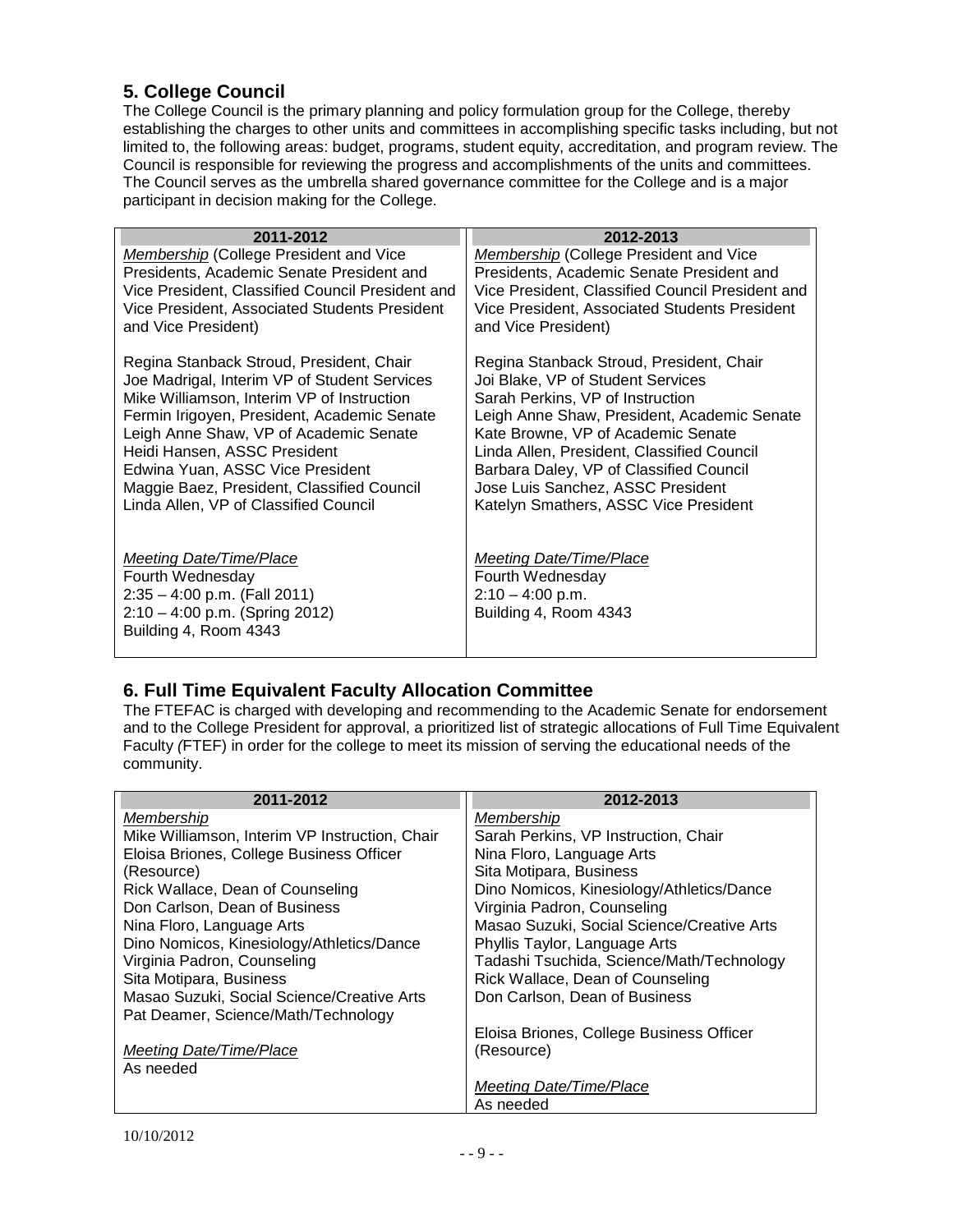#### <span id="page-9-0"></span>**7. Health and Safety Committee**

The Health and Safety Committee promotes a healthful and safe environment for staff and students, educating and training personnel in safe work practice. The committee conducts safety inspections and recommends corrective action to the College. The Committee is charged under CSEA contract (article 13. 13.6) to meet at least quarterly. A district Safety Management Committee will meet at least twice each fiscal year. The committee is to include two representatives appointed by CSEA.

| 2011-2012                                                                        | 2012-2013                                          |
|----------------------------------------------------------------------------------|----------------------------------------------------|
| Membership                                                                       | Membership                                         |
| Brian Tupper, Chief, Public Safety, Chair                                        | Rob Dean, Chief Public Safety, Co-Chair            |
| Jeff Acidera, Counseling rep                                                     | John Mosby, Enrollment Services, Co-Chair          |
| Patricia Carter, Classified rep                                                  | Jeff Acidera, Counseling                           |
| Donna Elliott, Health Center                                                     | Sharon Bartels, Health Services                    |
| Alice Erskine, Science/Math/Technology<br>Golda Gacutan, VP Student Services rep | Joi Blake, VP Student Services                     |
| Josie Glenn, Cosmetology                                                         | George Buckingham, Social Science/Creative<br>Arts |
| Anthony Gulli, Buildings and Grounds                                             | Patricia Carter, Classified rep                    |
| Sandra Hatzistratis, P.E./Athletics                                              | Kevin Chak, Bookstore                              |
| Tina Watts, Child Development Center                                             | <b>Brian Daniel, SMT</b>                           |
| Matthew Hernandez, Bookstore                                                     | Donna Elliott, Health Center                       |
| Richard Inokuchi, Facilities Operations Manager                                  | Alice Erskine, Science/Math/Technology             |
| Dan Ming, Business                                                               | Golda Gacutan, VP Student Services                 |
| Joe Morello, Dean, P.E./Athletics                                                | Sandra Hatzistratis, P.E./Athletics                |
| Emily Risk, Health Center                                                        | Richard Inokuchi, Facilities Operations            |
| Vinesh Samujh, Buildings & Grounds                                               | Manager                                            |
| Lori Slicton, Social Science/Creative Arts                                       | Fermin Irigoyen, Language Arts                     |
| George Buckingham, Social Science/Creative                                       | Nancy Lam, Business                                |
| Arts                                                                             | Seini Mateialona, Facilities                       |
| Dean Santos, ASSC                                                                | Vincent Meschi, ASSC Rep                           |
|                                                                                  | Joe Morello, Dean, P.E./Athletics                  |
| <b>Meeting Date/Time/Place</b>                                                   | Cherie Napier, Marketing, PIO                      |
| <b>Third Tuesday</b>                                                             | Lori Slicton, Social Science/Creative Arts         |
| $1:00 - 3:00$ p.m.                                                               | Tina Watts, Child Development Center               |
| Location to be determined                                                        |                                                    |
|                                                                                  | Meeting Date/Time/Place                            |
|                                                                                  | <b>Third Tuesday</b>                               |
|                                                                                  | $1:00 - 3:00$ p.m.                                 |
|                                                                                  | Location to be determined                          |
|                                                                                  |                                                    |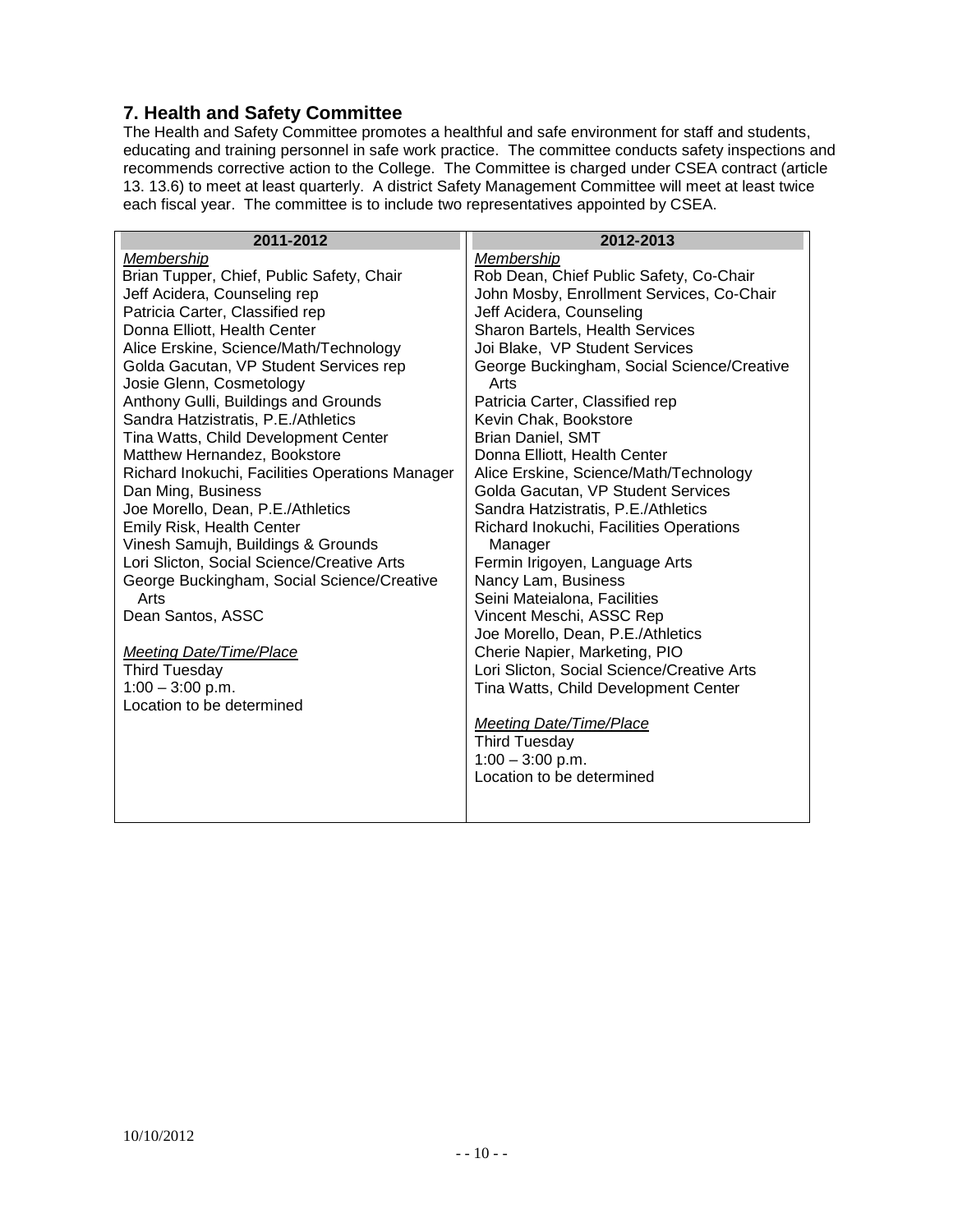#### <span id="page-10-0"></span>**8. Institutional Planning Committee**

The Institutional Planning Committee was created by the College Council in September 2003 and is governed by charter and By-Laws of the College Council. The task of the IPC is to formulate and recommend to the College Council a plan for the IPC as a standing committee and implementation timeline for the integration of the IPC into the governance structure of the College. The IPC will be the primary body responsible to coordinate, communicate and integrate College-wide planning at Skyline.

| 2011-2012                                                                                                                                                                                                                                                                                                                                                                                                                                                                                                                                                                                                                                                                                                                                                                                                                                                                                                                         | 2012-2013                                                                                                                                                                                                                                                                                                                                                                                                                                                                                                                                                                                                                                                                                                                                                                                                                                                                                         |
|-----------------------------------------------------------------------------------------------------------------------------------------------------------------------------------------------------------------------------------------------------------------------------------------------------------------------------------------------------------------------------------------------------------------------------------------------------------------------------------------------------------------------------------------------------------------------------------------------------------------------------------------------------------------------------------------------------------------------------------------------------------------------------------------------------------------------------------------------------------------------------------------------------------------------------------|---------------------------------------------------------------------------------------------------------------------------------------------------------------------------------------------------------------------------------------------------------------------------------------------------------------------------------------------------------------------------------------------------------------------------------------------------------------------------------------------------------------------------------------------------------------------------------------------------------------------------------------------------------------------------------------------------------------------------------------------------------------------------------------------------------------------------------------------------------------------------------------------------|
| Membership (President and Vice Presidents,                                                                                                                                                                                                                                                                                                                                                                                                                                                                                                                                                                                                                                                                                                                                                                                                                                                                                        | Membership (President and Vice Presidents,                                                                                                                                                                                                                                                                                                                                                                                                                                                                                                                                                                                                                                                                                                                                                                                                                                                        |
| Director of Planning, Research, and Student                                                                                                                                                                                                                                                                                                                                                                                                                                                                                                                                                                                                                                                                                                                                                                                                                                                                                       | Director of Planning, Research, and Student                                                                                                                                                                                                                                                                                                                                                                                                                                                                                                                                                                                                                                                                                                                                                                                                                                                       |
| Success, representatives appointed by                                                                                                                                                                                                                                                                                                                                                                                                                                                                                                                                                                                                                                                                                                                                                                                                                                                                                             | Success, representatives appointed by                                                                                                                                                                                                                                                                                                                                                                                                                                                                                                                                                                                                                                                                                                                                                                                                                                                             |
| constituent groups: Academic Senate, Classified                                                                                                                                                                                                                                                                                                                                                                                                                                                                                                                                                                                                                                                                                                                                                                                                                                                                                   | constituent groups: Academic Senate,                                                                                                                                                                                                                                                                                                                                                                                                                                                                                                                                                                                                                                                                                                                                                                                                                                                              |
|                                                                                                                                                                                                                                                                                                                                                                                                                                                                                                                                                                                                                                                                                                                                                                                                                                                                                                                                   |                                                                                                                                                                                                                                                                                                                                                                                                                                                                                                                                                                                                                                                                                                                                                                                                                                                                                                   |
| Council, Management and ASSC)<br>Rob Johnstone, Chair, Dean of Planning,<br>Research, and Institutional Effectiveness<br>Regina Stanback Stroud, President<br>Joe Madrigal, Interim VP of Student Services<br>Mike Williamson, Interim VP of Instruction<br>Eloisa Briones, College Business Officer<br>Connie Beringer, Dean, Language Arts<br>Jim Bowsher, Language Arts<br>Amory Cariadus, Coordinator, Student Activities<br>Carlos Colombetti, Social Science/Creative Arts<br>Pat Deamer, Science/Math/Technology<br>Tom Hewitt, Director, Library Services<br>Fermin Irigoyen, Academic Senate<br>John Mosby, Dean, Enrollment Services<br>Ally Nuschy, Business<br>Justin Piergrossi, Kinestiology/Athletics/Dance<br>David Ulate, Research Analyst<br>William Watson, Director, Workforce<br>Development (Resource)<br>Karen Wong, Language Arts<br>Diana Kozlova, ASSC<br>Classified reps: open<br>Counseling rep: open | Classified Council, Management and ASSC)<br>David Ulate, Chair, Interim Dean of Planning,<br>Research, and Institutional Effectiveness<br>Joi Blake, VP of Student Services<br>Eloisa Briones, College Business Officer<br>Amory Cariadus, Coordinator, Student<br>Activities<br>Stephen Fredricks, Science/Math/Technology<br>Katie Galvin, Research Analyst<br>Alex Hernandez, ASSC<br>Ray Hernandez, Dean SMT<br>Tom Hewitt, Director, Library Services<br>Bob McCoy, Social Science/Creative Arts<br>John Mosby, Dean, Enrollment Services<br>Ally Nuschy, Business<br>Sarah Perkins, VP of Instruction<br>Justin Piergrossi, Kinesiology/Athletics/Dance<br>Pricsilla Sanchez, ASSC Rep<br>Leigh Anne Shaw, Academic Senate<br>Regina Stanback Stroud, President<br>William Watson, Director, Sparkpoint<br>Janet Weber, Classified Rep<br>Karen Wong, Language Arts<br>Counseling rep: open |
| Meeting Date/Time/Place                                                                                                                                                                                                                                                                                                                                                                                                                                                                                                                                                                                                                                                                                                                                                                                                                                                                                                           |                                                                                                                                                                                                                                                                                                                                                                                                                                                                                                                                                                                                                                                                                                                                                                                                                                                                                                   |
| 2 <sup>nd</sup> Wednesday                                                                                                                                                                                                                                                                                                                                                                                                                                                                                                                                                                                                                                                                                                                                                                                                                                                                                                         | <b>Meeting Date/Time/Place</b>                                                                                                                                                                                                                                                                                                                                                                                                                                                                                                                                                                                                                                                                                                                                                                                                                                                                    |
| $2:00 - 3:30$ p.m.                                                                                                                                                                                                                                                                                                                                                                                                                                                                                                                                                                                                                                                                                                                                                                                                                                                                                                                | 2 <sup>nd</sup> Wednesday                                                                                                                                                                                                                                                                                                                                                                                                                                                                                                                                                                                                                                                                                                                                                                                                                                                                         |
| Building 4, Room 4343                                                                                                                                                                                                                                                                                                                                                                                                                                                                                                                                                                                                                                                                                                                                                                                                                                                                                                             | $2:10 - 3:40$ p.m.<br>Building 4, Room 4343                                                                                                                                                                                                                                                                                                                                                                                                                                                                                                                                                                                                                                                                                                                                                                                                                                                       |
|                                                                                                                                                                                                                                                                                                                                                                                                                                                                                                                                                                                                                                                                                                                                                                                                                                                                                                                                   |                                                                                                                                                                                                                                                                                                                                                                                                                                                                                                                                                                                                                                                                                                                                                                                                                                                                                                   |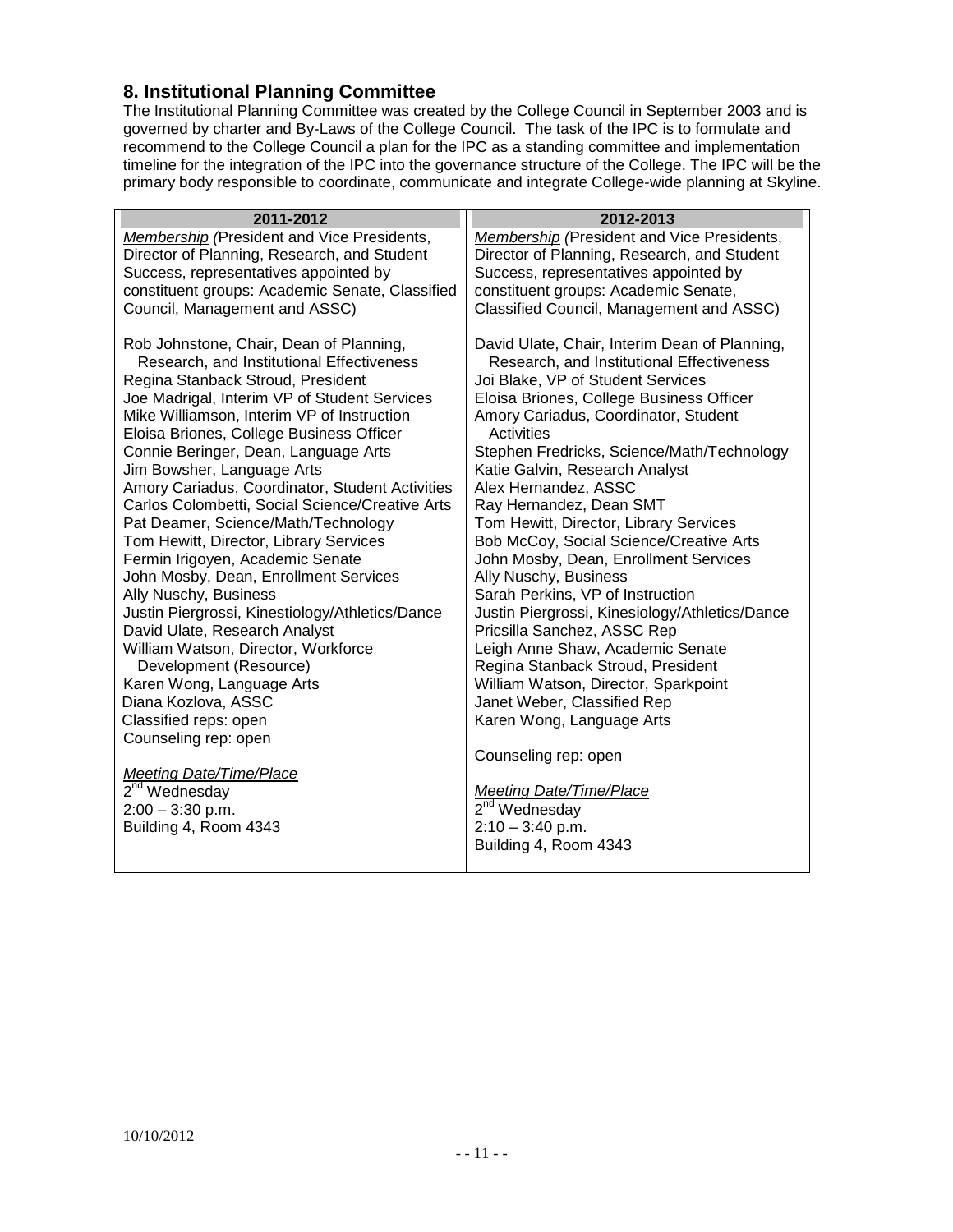#### <span id="page-11-0"></span>**9. Management Council**

The Management Council is an appointed advisory to the College President and primarily meets to facilitate communication among Managers regarding College operations.

| 2011-2012                                   | 2012-2013                                   |
|---------------------------------------------|---------------------------------------------|
| Membership (President, Vice Presidents,     | Membership (President, Vice Presidents,     |
| Deans, Academic Supervisors, Directors, and | Deans, Academic Supervisors, Directors, and |
| <b>Classified Supervisors)</b>              | <b>Classified Supervisors)</b>              |
|                                             |                                             |
| Regina Stanback Stroud, Chair               | Regina Stanback Stroud, Chair               |
| Connie Beringer                             | Donna Bestock                               |
| Donna Bestock                               | Joi Blake                                   |
| Eloisa Briones                              | Eloisa Briones                              |
| <b>Amory Cariadus</b>                       | <b>Amory Cariadus</b>                       |
| Don Carlson                                 | Don Carlson                                 |
| Kevin Chak                                  | Kevin Chak                                  |
| <b>Nohel Corral</b>                         | Nohel Corral                                |
| Ray Hernandez                               | Robert Dean                                 |
| <b>Tom Hewitt</b>                           | <b>Mary Gutierrez</b>                       |
| Richard Inokuchi                            | Ray Hernandez                               |
| Rob Johnstone                               | <b>Tom Hewitt</b>                           |
| Sue Lorenzo                                 | Richard Inokuchi                            |
| Joe Madrigal                                | Sue Lorenzo                                 |
| Christianne Marra                           | Joe Morello                                 |
| Joe Morello                                 | Regina Morrison                             |
| Regina Morrison                             | John Mosby                                  |
| John Mosby                                  | <b>Cherie Napier</b>                        |
| <b>Richard Soyombo</b>                      | <b>Sarah Perkins</b>                        |
| <b>Brian Tupper</b>                         | Anjana Richards                             |
| <b>Rick Wallace</b>                         | Richard Soyombo                             |
| William Watson                              | David Ulate                                 |
| Mike Williamson                             | <b>Rick Wallace</b>                         |
|                                             | <b>William Watson</b>                       |
| <b>Meeting Date/Time/Location</b>           |                                             |
| $2nd$ Tuesday                               | <b>Meeting Date/Time/Location</b>           |
| $2:00 - 3:30$ p.m.                          | $2nd$ Tuesday                               |
| Building 4, Room 4343                       | $2:00 - 3:30$ p.m.                          |
|                                             | Building 4, Room 4343                       |
|                                             |                                             |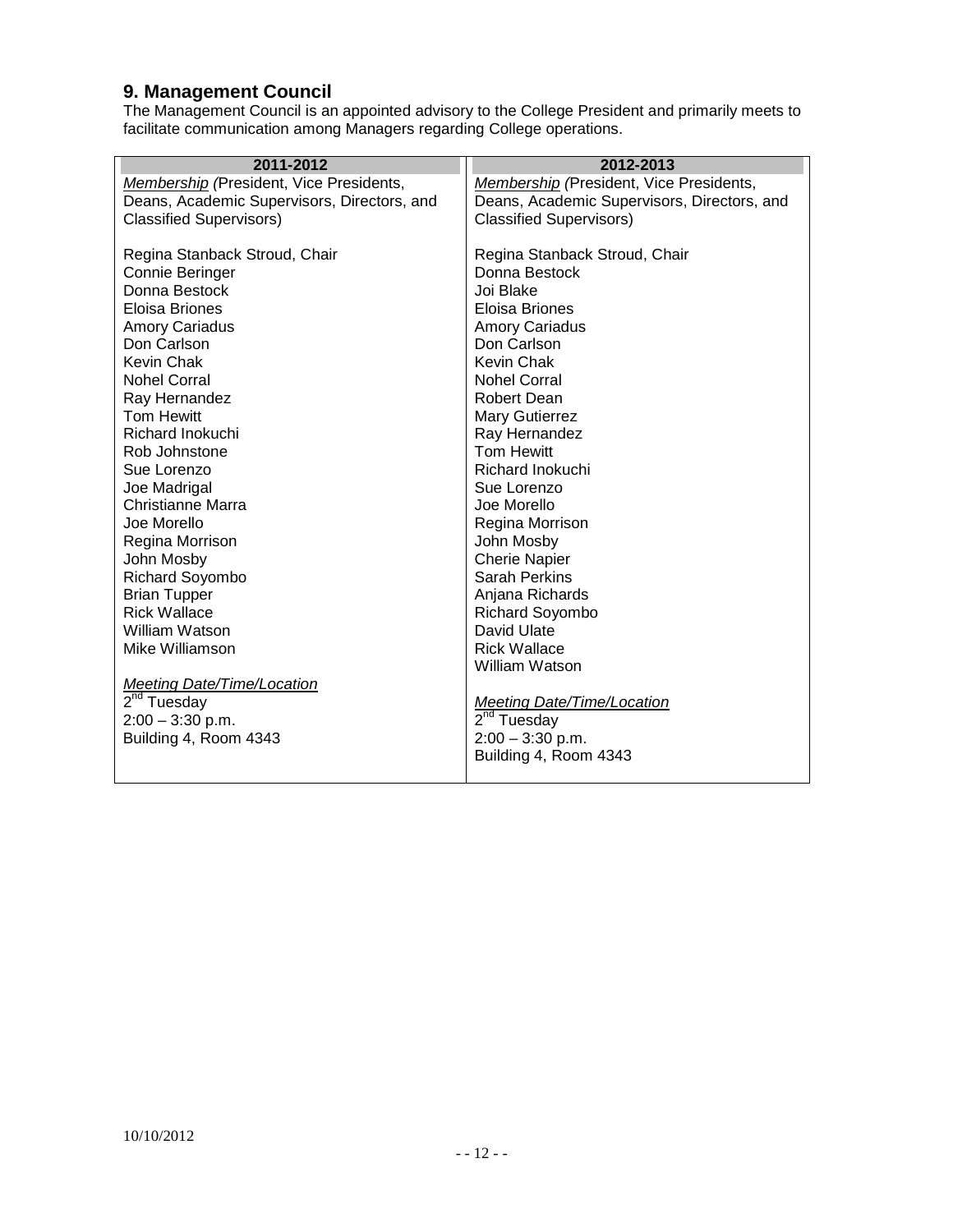# <span id="page-12-0"></span>**10. President's Cabinet (Council)**

The Cabinet is an appointed advisory body to the College President. The Cabinet provides institutional oversight of operations.

| 2012-2013                                       |
|-------------------------------------------------|
| Membership (President; Vice Presidents;         |
| College Business Officer; Director of Planning, |
| Research and Institutional Effectiveness;       |
| Director of Development, Marketing and Public   |
| Relations)                                      |
|                                                 |
| Regina Stanback Stroud, President               |
| Joi Blake, VP of Student Services               |
| Sarah Perkins, VP of Instruction                |
| Eloisa Briones, College Business Officer        |
| David Ulate, Interim Dean of Planning,          |
| <b>Research and Institutional Effectiveness</b> |
| Cherie Napier, Director, Marketing,             |
| <b>Communications, Public Relations</b>         |
|                                                 |
| Meeting Date/Time/Location                      |
| Every Wednesday                                 |
| $8:30$ a.m. $-12:00$ p.m.                       |
| President's Office                              |
|                                                 |

#### <span id="page-12-1"></span>**11. Professional Development Committee**

Evaluates and makes recommendations for funding faculty proposals for long-term and short-term professional development projects.

| 2011-2012                                                                                                                                                                                                   | 2012-2013                                                                                                                                                                                                   |
|-------------------------------------------------------------------------------------------------------------------------------------------------------------------------------------------------------------|-------------------------------------------------------------------------------------------------------------------------------------------------------------------------------------------------------------|
| Membership<br>(The Professional Development Committee on<br>each campus shall consist of three AFT<br>appointed faculty members, one Academic<br>Senate appointed representative and two<br>administrators) | Membership<br>(The Professional Development Committee on<br>each campus shall consist of three AFT<br>appointed faculty members, one Academic<br>Senate appointed representative and two<br>administrators) |
| Rick Hough, Science/Math/Technology, Chair<br>Donna Bestock, Dean of Social Science/<br>Creative Arts                                                                                                       | Rick Hough, Science/Math/Technology, Chair<br>Rachel Bell, Language Arts<br>Donna Bestock, Dean of Social Science/                                                                                          |
| Claire Muller-Mosely, Business, (AFT<br>appointment)                                                                                                                                                        | Creative Arts<br>Laurie Biagi, Business                                                                                                                                                                     |
| Laurie Biagi, Business                                                                                                                                                                                      | Joyce Lee, Counseling                                                                                                                                                                                       |
| Joyce Lee, Counseling                                                                                                                                                                                       | Joe Morello, P.E./Athletics/Dance                                                                                                                                                                           |
| Phyllis Taylor, Language Arts (AFT<br>appointment)                                                                                                                                                          | Claire Muller-Mosley, Business                                                                                                                                                                              |
| P.E./Athletics/Dance rep: open                                                                                                                                                                              |                                                                                                                                                                                                             |
| <b>Meeting Date/Time/Place</b><br>Meetings held as needed                                                                                                                                                   | Meeting Date/Time/Place<br>Meetings held as needed                                                                                                                                                          |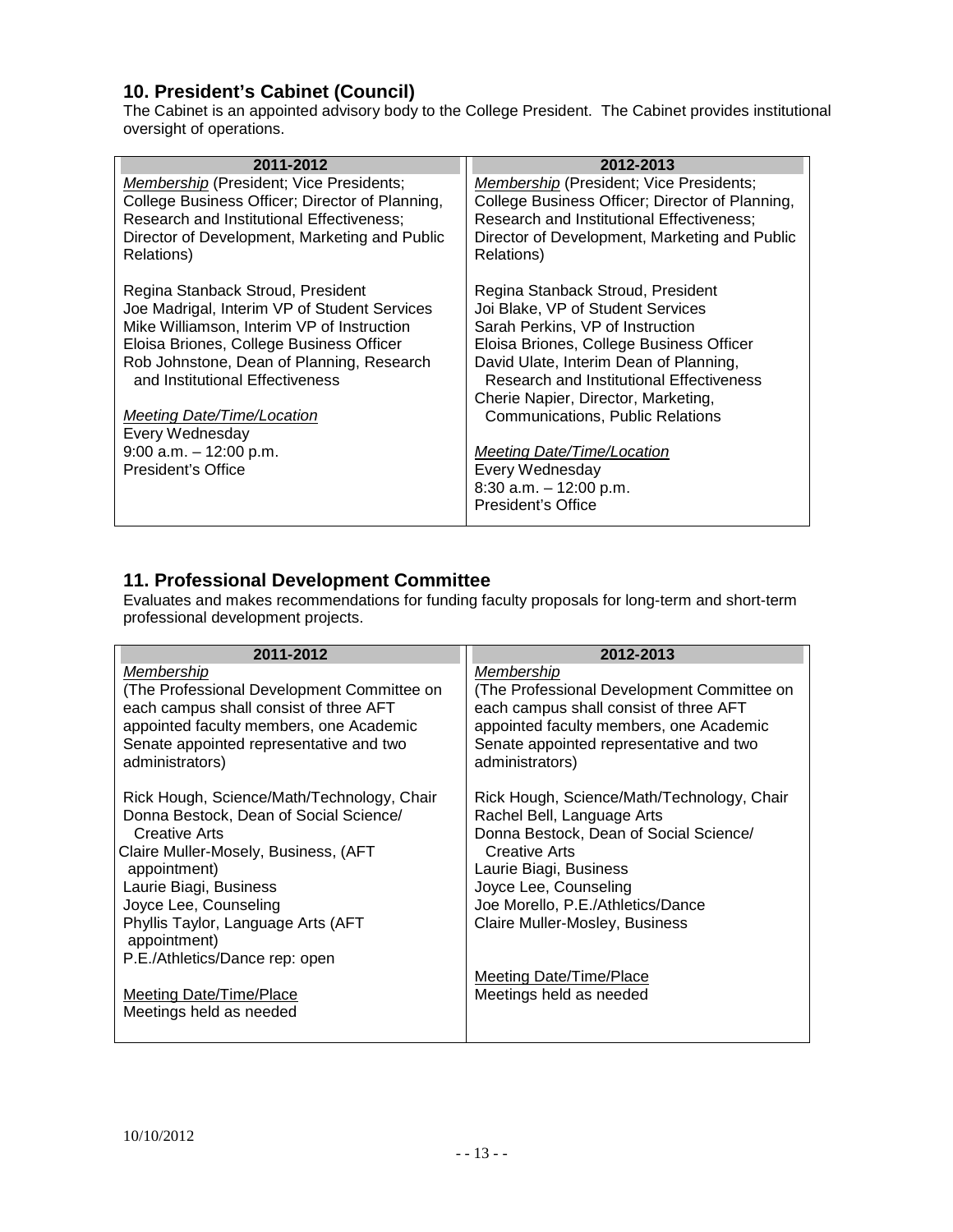#### <span id="page-13-0"></span>**12. Professional Enrichment and Development Advisory Committee (PEDAC)**

PEDAC is charged with serving as an overarching professional development committee to (a) assess professional enrichment and development needs for all categories of staff consistent with Skyline College's mission and based on identified teaching, learning and service needs; (b) make recommendations regarding an institutional professional development plan that meets the need of all personnel; (c) develop a systematic evaluation process for professional development programs that includes all classifications of employee and all professional development related activities; (d) recommending flex calendar activities in response to assessed needs; and (e) recommending funding for submitted proposals for professional development resourced by new state professional development funds; (f) establish a one-stop professional development information resource center. PEDAC should meet 2-4 times per year and be comprised of:

| 2011-2012                                      | 2011-2012                                      |
|------------------------------------------------|------------------------------------------------|
| <u>Membership</u>                              | <u>Membership</u>                              |
| Nina Floro, Chair, College Faculty/Staff       | Nina Floro, Chair, College Faculty/Staff       |
| <b>Professional Development Coordinator</b>    | <b>Professional Development Coordinator</b>    |
| Donna Bestock, Administrative Development      | Donna Bestock, Administrative Development      |
| Representative                                 | Representative                                 |
| Laurie Biagi, designee of the Professional     | Laurie Biagi, designee of the Professional     |
| <b>Development Committee</b>                   | <b>Development Committee</b>                   |
| Melissa Komadina, Academic Senate              | Melissa Komadina, Academic Senate              |
| Representative                                 | Representative                                 |
| Phyllis Taylor, Academic Senate Representative | Sherrie Prasad, College Liaison for District   |
| Arthur Takayama, chair of the Professional     | <b>Classified Professional Development</b>     |
| <b>Personnel Committee</b>                     | Phyllis Taylor, Academic Senate Representative |
| Linda Herda, Classified Council Representative | Arthur Takayama, Chair of the Professional     |
| Theresa Tentes, College Liaison for District   | <b>Personnel Committee</b>                     |
| <b>Classified Professional Development</b>     | Wendy Smith, Classified Council                |
|                                                | Representative                                 |
| <b>Meeting Date/Time/Place</b>                 |                                                |
| Meets 2-4 times per year - TBA                 |                                                |
|                                                | <b>Meeting Date/Time/Place</b>                 |
|                                                | Meets 2-4 times per year - TBA                 |
|                                                |                                                |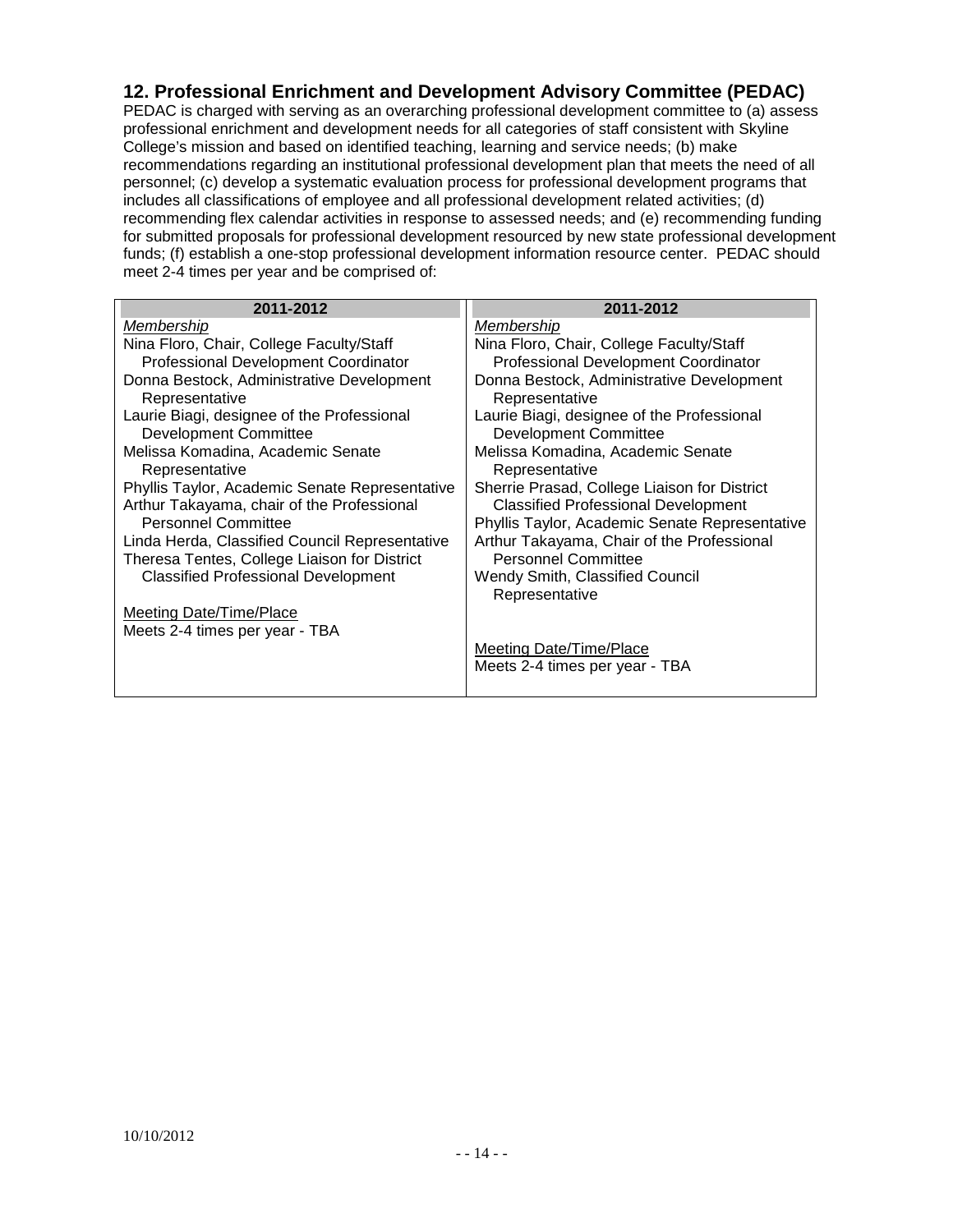### <span id="page-14-0"></span>**13. SEEED/Student Equity Committees**

Beginning with the 2010-11 academic year, the SEEED and Student Equity Committees will be combined. The committee charge is undergoing revision.

| 2011-2012                                                                          | 2012-2013                                                  |
|------------------------------------------------------------------------------------|------------------------------------------------------------|
| Membership (members appointed by                                                   | Membership (members appointed by                           |
| constituent groups)                                                                | constituent groups)                                        |
| Rob Johnstone, Dean of Planning, Research                                          | David Hasson, Faculty Rep from Basic Skills,               |
| and Institutional Effectiveness, Co-Chair                                          | Co-Chair                                                   |
| David Hasson, Faculty rep from basic skills,<br>Co-Chair                           | Vanson Nguyen, SMT Rep, Co-Chair                           |
| Regina Stanback Stroud, President                                                  | Linda Allen, Classified Rep                                |
| Joe Madrigal, Interim VP of Student Services                                       | Joi Blake, VP of Student Services                          |
| Mike Williamson, Interim VP of Instruction<br>Amory Cariadus, Coordinator, Student | Amory Cariadus, Coordinator, Student<br>Activities         |
| Activities                                                                         | Ryan (Daryan) Chan, Adjunct Counselor                      |
| John Chavez, Science/ Math/Technology<br>faculty rep                               | John Chavez, Science/ Math/Technology<br>faculty rep       |
| Nohel Corral, Director, Learning Center                                            | Nohel Corral, Director, Learning Center                    |
| Lynne Douglas, Counseling/DSPS and SEEED                                           | Andy Davis, Assessment Coordinator                         |
| rep                                                                                | Nina Floro, Language Arts faculty rep                      |
| Kristen Feenstra, Kinesiology/Athletics/Dance                                      | Katie Galvin, Research Analyst                             |
| faculty rep                                                                        | Lucia Lachmayr, Learning Communities rep                   |
| Nina Floro, Language Arts faculty rep                                              | Jessica Lopez, TRIO Counselor<br>Richard Lopez, ASSC Rep   |
| Melissa Michelitsch, Science/Math/ Technology<br>and career-tech faculty rep       | Melissa Matthews, Counseling/DSPS and                      |
| Lucia Lachmayr, Learning Communities rep                                           | SEEED rep                                                  |
| Jocelyn Vila, Outreach representative                                              | John Mosby, Dean, Enrollment Services                      |
| Dennis Wolbers, Curriculum Committee rep                                           | Sarah Perkins, VP of Instruction                           |
| John Mosby, Dean, Enrollment Services                                              | Sherrie Prasad, Classified rep                             |
| Sandra Rodrigues, Counseling rep                                                   | Regina Stanback Stroud, President                          |
| Richard Soyombo, Director, CITD                                                    | Pat Tyler, Classified rep                                  |
| Phyllis Taylor, SEEED Diversity Events<br>Coordinator                              | David Ulate, PRIE<br>Jocelyn Vila, Outreach representative |
| David Ulate, Research Analyst                                                      | Lavinia Zanassi, Counseling and Transfer rep               |
| Rick Wallace, Matriculation Coordinator                                            |                                                            |
| Soodi Zamani, College Success Initiative rep                                       | Kinesiology/Athletics/ Dance faculty rep Open              |
| Lavinia Zanassi, Counseling and Transfer rep                                       |                                                            |
| Linda Allen, Classified Rep                                                        | <b>Meeting Date/Time/Place:</b><br>$4th$ Tuesday           |
| Linda Bertellotti, Classified rep<br>Pat Tyler, Classified rep                     | $2:10 - 4:00$ p.m.                                         |
| Larissa Espada, ASSC                                                               | Building 6, Room 6203                                      |
| Heidi Hansen, ASSC                                                                 |                                                            |
| Rosie Bell, ex-officio                                                             |                                                            |
| Meeting Date/Time/Place:                                                           |                                                            |
| $\overline{4^{th}}$ Tuesday                                                        |                                                            |
| $2:10 - 4:00$ p.m.                                                                 |                                                            |
| Building 6, Room 6203                                                              |                                                            |
|                                                                                    |                                                            |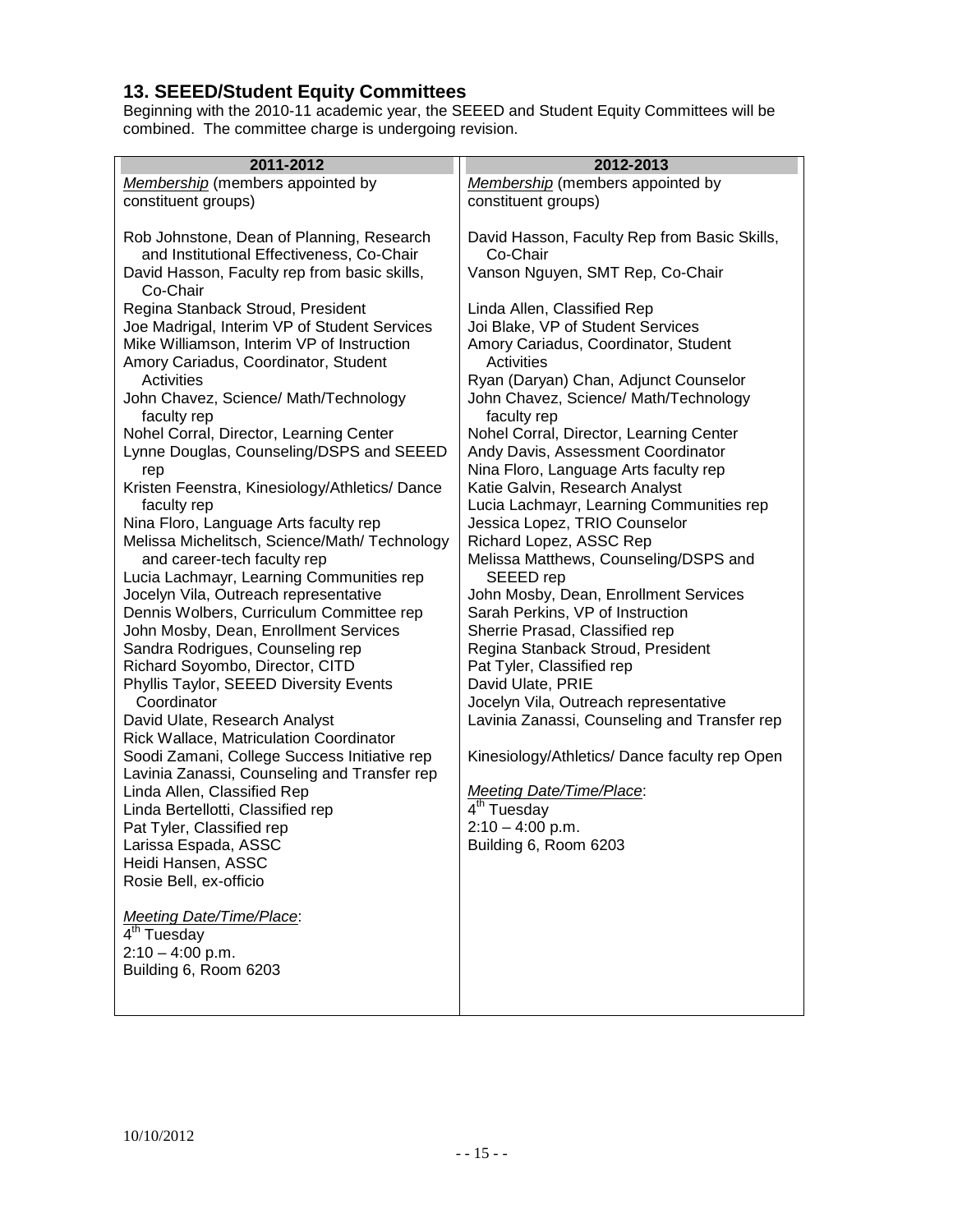# <span id="page-15-0"></span>**14. Technology Advisory Committee**

Serves as a viable forum through which faculty, staff and administrators discuss, plan and implement ideas and strategies that will best utilize advances in technology to enhance instruction, student support services and administrative services as the College moves into the 21<sup>st</sup> century.

| 2011-2012                                                                                                                                                                                                                                                                                                                                                                                                                                                                                                                                                                                                                                         | 2012-2013                                                                                                                                                                                                                                                                                                                                                                                                                                                                                                                                                                                           |
|---------------------------------------------------------------------------------------------------------------------------------------------------------------------------------------------------------------------------------------------------------------------------------------------------------------------------------------------------------------------------------------------------------------------------------------------------------------------------------------------------------------------------------------------------------------------------------------------------------------------------------------------------|-----------------------------------------------------------------------------------------------------------------------------------------------------------------------------------------------------------------------------------------------------------------------------------------------------------------------------------------------------------------------------------------------------------------------------------------------------------------------------------------------------------------------------------------------------------------------------------------------------|
| <b>Membership</b> (interested faculty, staff and<br>administrators)                                                                                                                                                                                                                                                                                                                                                                                                                                                                                                                                                                               | Membership (interested faculty, staff and<br>administrators)                                                                                                                                                                                                                                                                                                                                                                                                                                                                                                                                        |
| Nick Kapp, Science/Math/Technology, Co-Chair<br>Mike Williamson, Interim VP of Instruction, Co-<br>Chair<br>John Mosby, Dean of Enrollment Services<br>Don Carlson, Dean of Business<br>Ray Hernandez, Interim Dean of Science/Math/<br>Technology<br>Jude Navari, Social Science/Creative Arts<br>faculty rep<br>Alma Cervantes, Business faculty rep<br>Tom Broxholm, Business faculty rep<br>Garry Nicol, Language Arts faculty rep<br>Judith Lariviere, Counseling, Student Services<br>Cindy Moss, Science/Math/Technology rep<br>Chris Weidman, Classified rep<br>Rich Golz, District rep<br>Jim Petromilli, District rep<br>ASSC rep: open | Tom Broxholm, Business faculty rep<br>Don Carlson, Dean of Business<br>Alma Cervantes, Business faculty rep<br><b>Bridget Fischer, Social Science/Creative Arts</b><br>faculty rep<br>Rich Golz, District rep<br>Ray Hernandez, Dean of Science/Math/<br>Technology<br>Judith Lariviere, Counseling, Student Services<br>John Mosby, Dean of Enrollment Services<br>Cindy Moss, Science/Math/Technology rep<br>Garry Nicol, Language Arts faculty rep<br>Sarah Perkins, Vice President, Instruction<br>Jim Petromilli, District rep<br>Alexander Shkurko, ASSC Rep<br>Chris Weidman, Classified rep |
| Meeting Date/Time/Place:<br>1 <sup>st</sup> Tuesday at 1:30 p.m.                                                                                                                                                                                                                                                                                                                                                                                                                                                                                                                                                                                  | <b>Meeting Date/Time/Place:</b><br>1 <sup>st</sup> Tuesday at 1:30 p.m.<br>Location: Building 4, 3 <sup>rd</sup> Floor, Room 4343                                                                                                                                                                                                                                                                                                                                                                                                                                                                   |
| Building 4, Room 4343                                                                                                                                                                                                                                                                                                                                                                                                                                                                                                                                                                                                                             |                                                                                                                                                                                                                                                                                                                                                                                                                                                                                                                                                                                                     |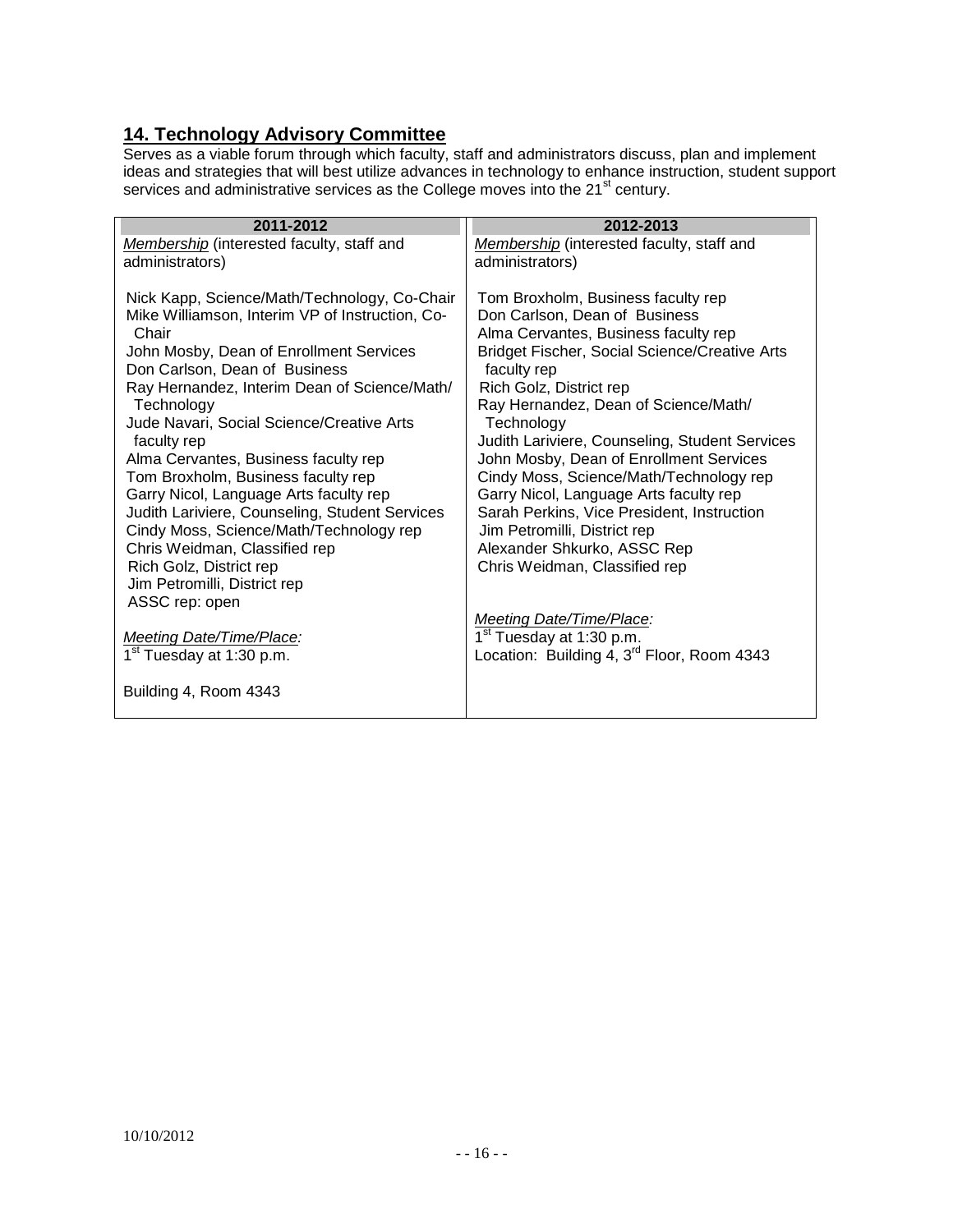# **TASK FORCES**

#### <span id="page-16-0"></span>**1. Art on Campus Committee**

The Art on Campus Committee is charged with developing and reviewing proposals for acquisition of art works for both indoor and outdoor display at Skyline College that are appropriate to the mission of the college, broadly interpreted, and express the college's commitment to access and respect for all, regardless of "level of preparation, socio-economic status, cultural, religious, or ethnic background, or disability." The committee will make recommendations to the College President. The committee shall consist of at least one representative each from administration, faculty, staff, and students. Members shall include representatives from the art department, the budget office and facilities. Members shall serve in staggered three-year terms (except student representatives) and may be reappointed.

| 2011-2012                                 | 2012-2013                                 |
|-------------------------------------------|-------------------------------------------|
| <b>Membership</b> (representatives from   | <b>Membership</b> (representatives from   |
| management, faculty, staff, and students) | management, faculty, staff, and students) |
| Donna Bestock, Co-Chair, management       | Donna Bestock, Co-Chair, Management       |
| Paul Bridenbaugh, Co-Chair, faculty       | Paul Bridenbaugh, Co-Chair, Faculty       |
| Eloisa Briones, management                | Eloisa Briones, Management                |
| Kathy Fitzpatrick, classified             | Valerie Fernandez, ASSC Rep               |
| Richard Inokuchi, management              | <b>Bridget Fischer, Faculty</b>           |
| Judy Lariviere, faculty                   | Kathy Fitzpatrick, Classified             |
| Sue Lorenzo, classified                   | Richard Inokuchi, Management              |
| Ellen Lowenstein, faculty                 | Judy Lariviere, faculty                   |
| Justin Piergrossi, faculty                | Sue Lorenzo, Classified                   |
| <b>Tiffany Schmierer, faculty</b>         | Ellen Lowenstein, Faculty                 |
| Arthur Takayama, faculty                  | Justin Piergrossi, Faculty                |
| Levanna Lee, ASSC rep                     | Kayla Razaui, ASSC Rep                    |
|                                           | <b>Tiffany Schmierer, Faculty</b>         |
| Meeting Date/Time/Location                | Arthur Takayama, Faculty                  |
| To be Determined                          | Chris Weidman, Classified                 |
|                                           |                                           |
|                                           | Meeting Date/Time/Location                |
|                                           | To be Determined                          |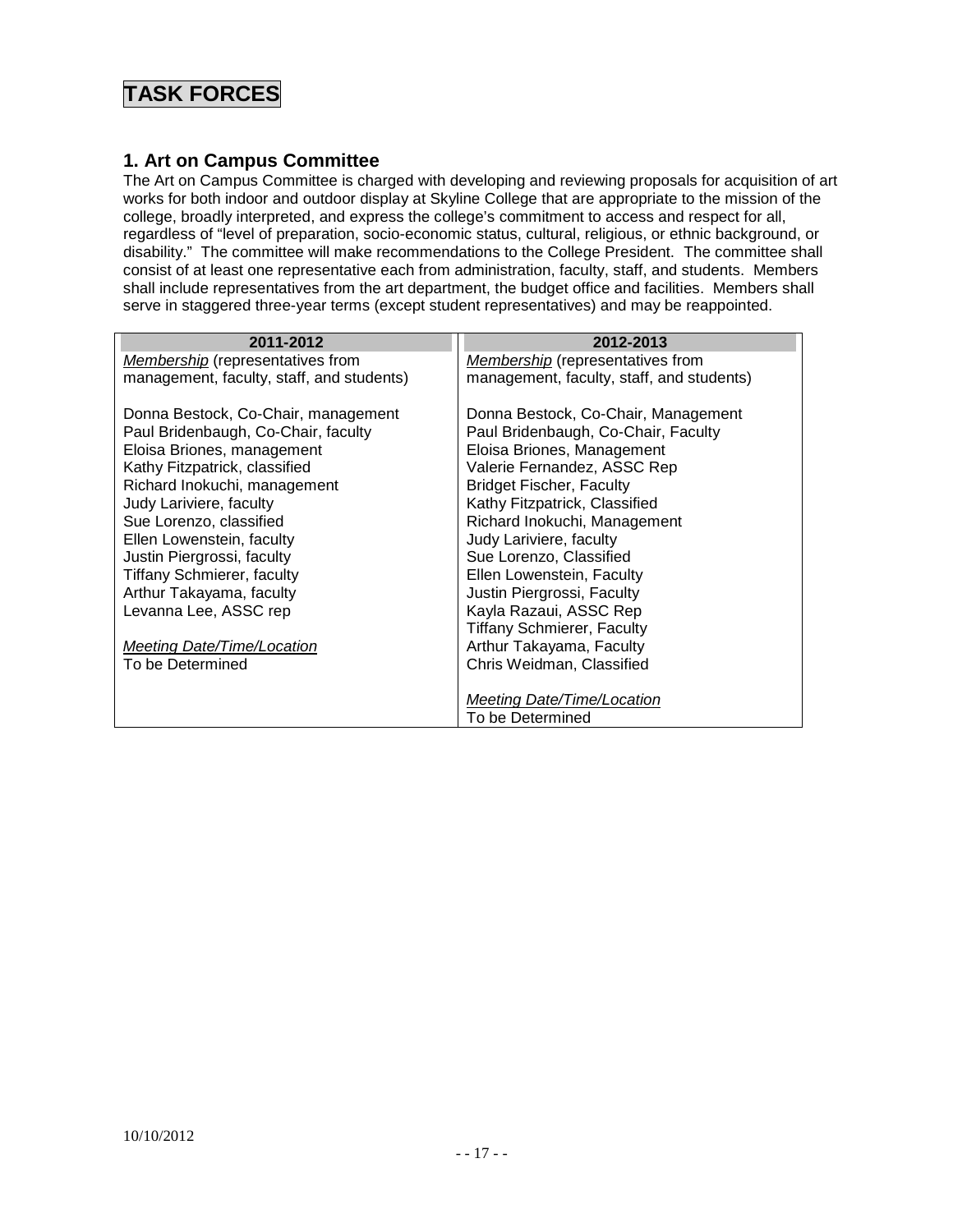#### <span id="page-17-0"></span>**2. Student Learning Outcomes Assessment Cycle (SLOAC) Steering Committee**

Consisting of primarily instructional faculty but also including administrators and student services faculty/staff, the SLOAC Steering Committee is charged with creating an infrastructure with which to implement the SLOAC initiative in a meaningful manner, and developing their own expertise by way of training and independent research in order to provide support for members of the campus community.

| 2011-2012                                                                 | 2012-2013                                        |
|---------------------------------------------------------------------------|--------------------------------------------------|
| Membership (SLOAC Coordinator (.40                                        | Membership (SLOAC Coordinator (.40               |
| reassigned time for a faculty member who                                  | reassigned time for a faculty member who         |
| reports to the VP of Instruction); Dean of                                | reports to the VP of Instruction); Dean of       |
| Research, Planning and Institutional                                      | Research, Planning and Institutional             |
| Effectiveness; Curriculum Committee Chairs;                               | Effectiveness; Curriculum Committee Chairs;      |
| minimum of two representatives per division;                              | minimum of two representatives per division; and |
| and one Administrator.                                                    | one Administrator.                               |
| Karen Wong, SLOAC Chair, Language Arts<br>rep                             | Karen Wong, SLOAC Chair, Language Arts rep       |
| Rob Johnstone, Dean of Research, Planning                                 | Steve Aurilio, Social Science/Creative Arts      |
| and Institutional Effectiveness                                           | Michael Bishow, Language Arts                    |
| Nick Kapp, Curriculum Committee Chair and                                 | Luciana Castro, Language Arts                    |
| Science/Math/Technology rep                                               | Alice Erskine Science/Math/Technology            |
| Regina Pelayo, Business                                                   | Jan Fosberg, Kinesiology/Athletics /Dance        |
| <b>Christine Roumbanis, Business</b>                                      | Chris Gibson, English/Reading                    |
| Paul Spakowski, Business                                                  | Rick Hough, Science/Math/Technology              |
| Melissa Komadina, Counseling, Student                                     | Nick Kapp, Curriculum Committee Chair and        |
| <b>Services</b>                                                           | Science/Math/Technology rep                      |
| Michael Bishow, Language Arts                                             | Melissa Komadina, Counseling, Student Services   |
| Luciana Castro, Language Arts                                             | Lucia Lachmayr, Language Arts                    |
| Chris Gibson, Language Arts                                               | Jude Navari, Social Science/Creative Arts        |
| Lucia Lachmayr, Language Arts                                             | Regina Pelayo, Business                          |
| Jan Fosberg, Kinesiology/Athletics /Dance                                 | Sarah Perkins, Vice President of Instruction,,   |
| Rick Hough, Science/Math/Technology                                       | Administrator                                    |
| Steve Aurilio, Social Science/Creative Arts                               | <b>Christine Roumbanis, Business</b>             |
| Jude Navari, Social Science/Creative Arts                                 | Sarita Santos, Business                          |
| Arthur Takayama, Social Science/Creative                                  | Arthur Takayama, Social Science/Creative Arts    |
| Arts                                                                      | David Ulate, Interim Dean of Research, Planning  |
| Dennis Wolbers, Library, Social Science/                                  | and Institutional Effectiveness                  |
| <b>Creative Arts</b>                                                      | Dennis Wolbers, Library, Social Science/         |
| Mike Williamson, Interim Vice President of<br>Instruction,, Administrator | <b>Creative Arts</b>                             |
| Meeting Date/Time/Location                                                |                                                  |
| 4 <sup>th</sup> Mondays of the month                                      | <b>Meeting Date/Time/Location</b>                |
| $2:00 - 4:00$ p.m.                                                        | 4 <sup>th</sup> Mondays of the month             |
| Building 6, Room 6203                                                     | $2:00 - 4:00$ p.m.                               |
|                                                                           | Building 6, Room 6203                            |
|                                                                           |                                                  |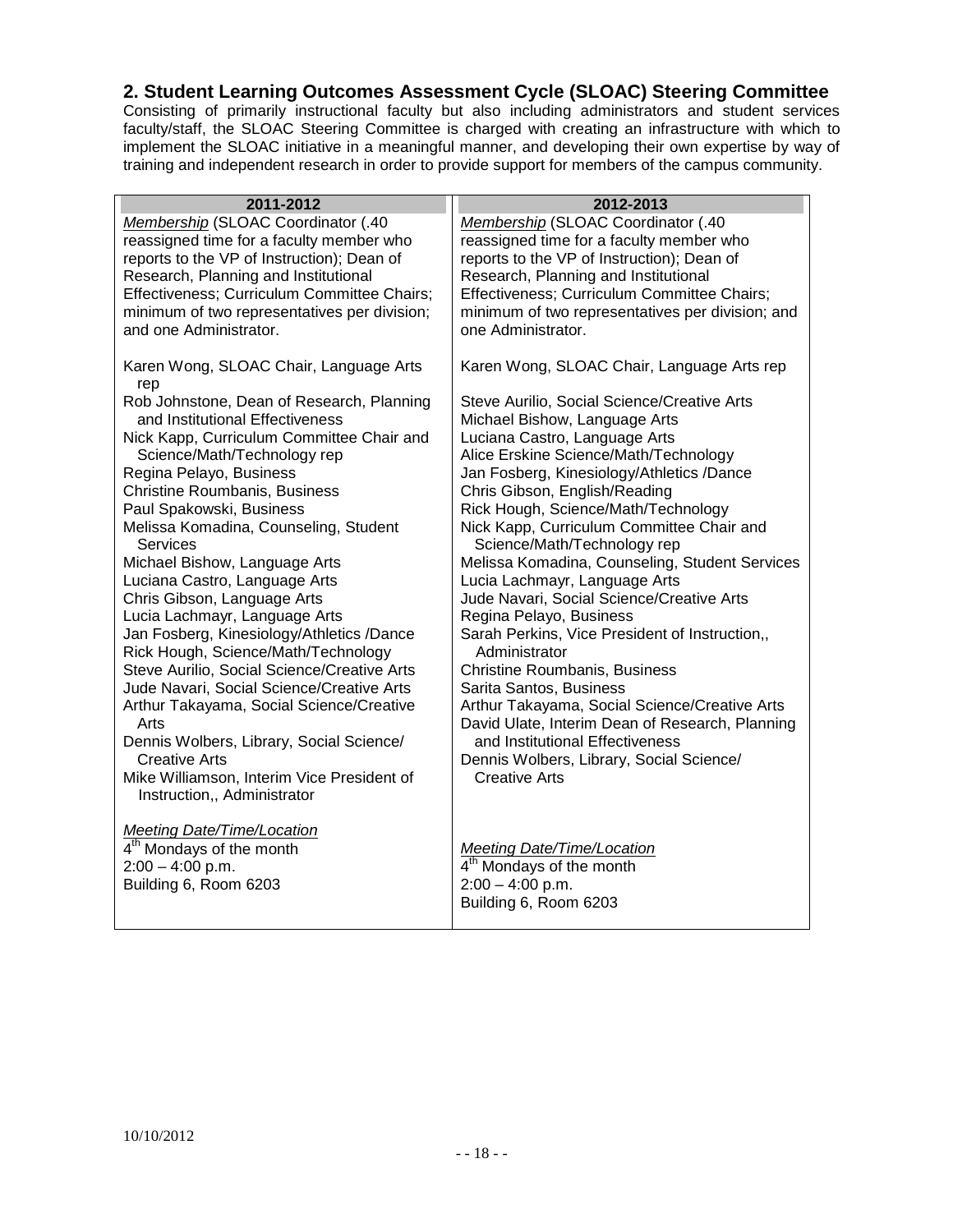# **OPERATIONAL WORK GROUPS**

#### <span id="page-18-0"></span>**1. Campus Auxiliary Services Advisory Committee**

Identifies concerns and makes recommendations regarding the cafeteria, bookstore, vending, and some facilities to the President or the Chancellor's Office. This is a college committee that interfaces with the District Auxiliary Services Advisory Committee (DASAC).

| 2011-2012                                                | 2012-2013                                                |
|----------------------------------------------------------|----------------------------------------------------------|
| Membership (representatives from bookstore,              | <b>Membership</b> (representatives from bookstore,       |
| cafeteria, Student Activities Office, Business           | cafeteria, Student Activities Office, Business           |
| Services office, Student Services)                       | Services office, Student Services)                       |
| Amory Cariadus, Student Activities<br>Coordinator, Chair | Amory Cariadus, Student Activities Coordinator,<br>Chair |
| Joe Madrigal, Interim VP of Student Services             | Joi Blake, Vice President Student Services               |
| Eloisa Briones, College Business Officer                 | Eloisa Briones, College Business Officer                 |
| Kevin Chak, Bookstore                                    | Kevin Chak, Bookstore                                    |
| Rick McMahon, Pacific Dining representative              | Marc Cirilo, ASSC Rep                                    |
| ASSC reps: open                                          | Rick McMahon, Pacific Dining representative              |
|                                                          | Jackeline Monrroy, ASSC Rep                              |
| Meeting Date/Time/Location                               | <b>Richard Porter, ASSC Rep</b>                          |
| Meetings held as needed                                  |                                                          |
|                                                          | Meeting Date/Time/Location                               |
|                                                          | Meetings held as needed                                  |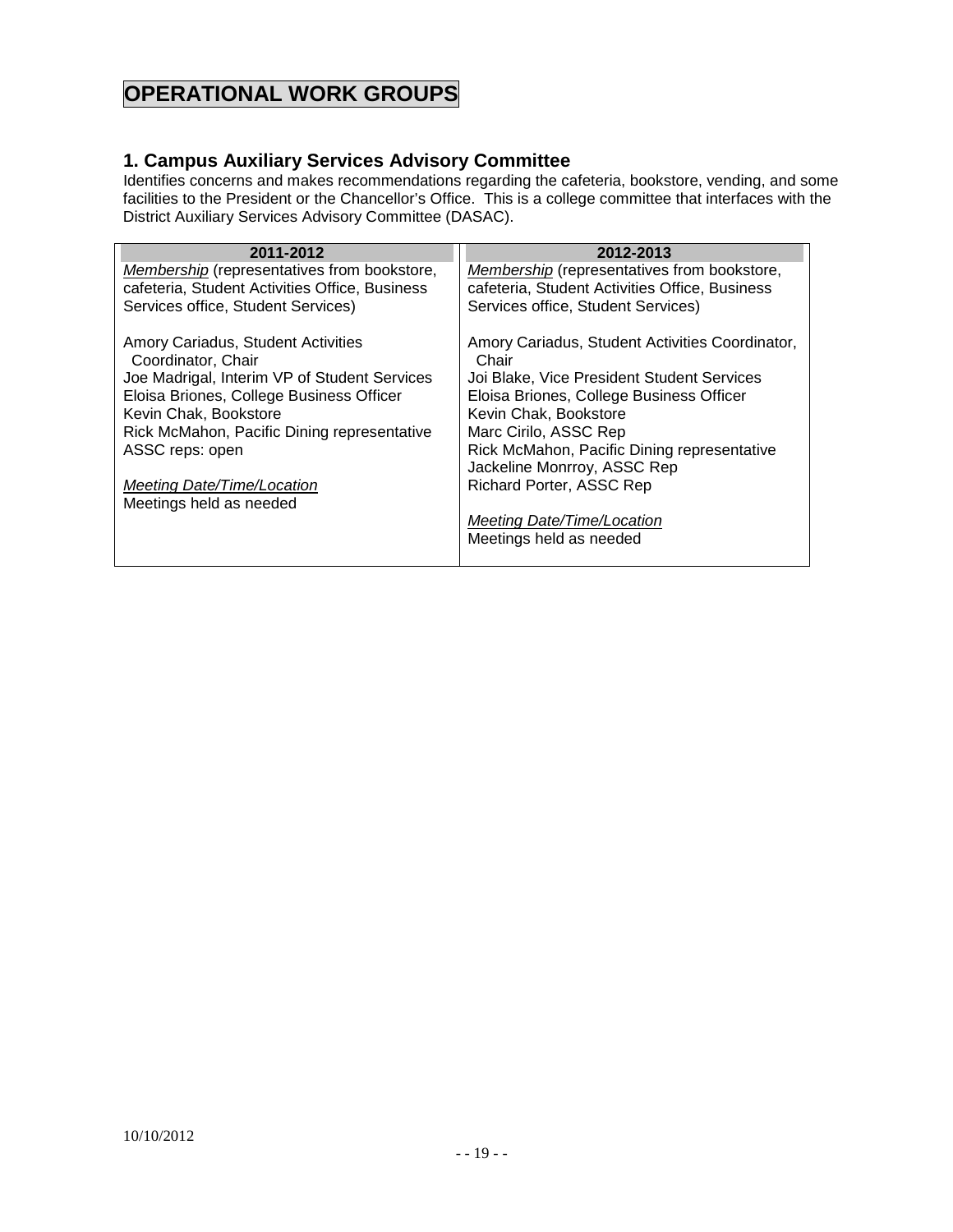# <span id="page-19-0"></span>**2. College Success Initiative (CSI) Coordinating Committee**

The role of this committee is to provide a venue to facilitate communication and currency among everyone involved in implementation of the Basic Skills Plan and between the instructional and student services components of the college. The group will seek to ensure that Skyline's Plan is integrated throughout the college. It will be responsible for overseeing the project as a whole and ensuring that the various efforts are well connected to each other, and well embedded in the college's structure. The committee will also identify any gaps that should be addressed. The committee will develop and maintain a calendar of activities to facilitate communication and coordination across the college.

| 2011-2012                                                                         | 2012-2013                                                                  |
|-----------------------------------------------------------------------------------|----------------------------------------------------------------------------|
| Membership: The committee will be a broadly                                       | Membership: The committee will be a broadly                                |
| constituted group representing all of the key                                     | constituted group representing all of the key                              |
| components of the project, and co-chaired by                                      | components of the project, and co-chaired by                               |
| the College Success Coordinator and a Vice                                        | the College Success Coordinator and a Vice                                 |
| President. If the Coordinator is a classroom                                      | President. If the Coordinator is a classroom                               |
| instructor, the Co-Chair would be the Vice                                        | instructor, the Co-Chair would be the Vice                                 |
| President of Student Services. If the                                             | President of Student Services. If the                                      |
| Coordinator is a counselor or librarian, the Co-                                  | Coordinator is a counselor or librarian, the Co-                           |
| Chair would be the Vice President of                                              | Chair would be the Vice President of                                       |
| Instruction. The members would include:                                           | Instruction. The members would include:                                    |
| Nohel Corral, College Success Co-Coordinator,                                     | Nohel Corral, College Success Co-                                          |
| Co-Chair                                                                          | Coordinator, Co-Chair                                                      |
| Chris Gibson, College Success Co-                                                 | Chris Gibson, College Success Co-                                          |
| Coordinator, Co-Chair                                                             | Coordinator, Co-Chair                                                      |
| Connie Beringer, Dean, Language Arts                                              |                                                                            |
| Aileen Conmigo, Financial Aid rep                                                 | Katie Galvin, Research Analyst                                             |
| David Hasson, Contextualized Curriculum                                           | David Hasson, Contextualized Curriculum                                    |
| Ray Hernandez, Interim Dean, Science/Math/                                        | Jon Freedman, Math faculty rep                                             |
| Technology                                                                        | Mary Gutierrez, Dean, Language Arts/                                       |
| Rick Hough, Math faculty rep                                                      | <b>Learning Resources</b><br>David Hasson, Contextualized Curriculum       |
| Rob Johnstone, Dean, Planning, Research and<br><b>Institutional Effectiveness</b> | Ray Hernandez, Dean, Science/Math/                                         |
| Melissa Komadina, OnCourse Coordinator                                            | Technology                                                                 |
| Lucia Lachmayr, Reading faculty rep                                               | Melissa Komadina, OnCourse Coordinator                                     |
| Sue Lorenzo, Enrollment Services rep                                              | Lucia Lachmayr, Reading faculty rep                                        |
| Vanson Nguyen, Achieving College Success                                          | Jessica Lopez, TRiO and Counseling rep                                     |
| faculty leader                                                                    | Vanson Nguyen, Achieving College Success                                   |
| Jim Petromilli, Technology Coordinator for                                        | faculty leader                                                             |
| Skyline (resource)                                                                | Virginia Padron, Career/Counseling                                         |
| Leigh Anne Sippel, ESOL faculty rep                                               | Leigh Anne Shaw, ESOL faculty rep                                          |
| Phyllis Taylor, Professional Development rep                                      | David Ulate, Interim Dean, Planning, Research                              |
| David Ulate, Research Analyst                                                     | and Institutional Effectiveness                                            |
| Linda Van Sciver, DSPS, Counseling                                                | Rick Wallace, Dean, Counseling and                                         |
| Rick Wallace, Dean, Counseling and                                                | <b>Matriculation Coordinator</b>                                           |
| <b>Matriculation Coordinator</b>                                                  | Soodi Zamani, Science/Math/Technology                                      |
| Karen Wong, Language Arts faculty rep                                             |                                                                            |
| Joe Madrigal, Interim VP of Student Services,                                     | Joi Blake, VP of Student Services, ex-officio                              |
| ex-officio                                                                        | Sarah Perkins, VP of Instruction, ex-officio                               |
| Mike Williamson, Interim VP of Instruction, ex-                                   |                                                                            |
| officio                                                                           | <b>Meeting Date/Time/Location</b><br>3 <sup>rd</sup> Tuesdays of the month |
|                                                                                   |                                                                            |
| <b>Meeting Date/Time/Location</b><br>3 <sup>rd</sup> Tuesdays of the month        | 2:00-4:00 p.m.<br>Building 4, 3 <sup>rd</sup> Floor, Room 4343             |
| $1:30 - 3:30$ pm                                                                  |                                                                            |
| Building 1, Room 1319                                                             |                                                                            |
|                                                                                   |                                                                            |
|                                                                                   |                                                                            |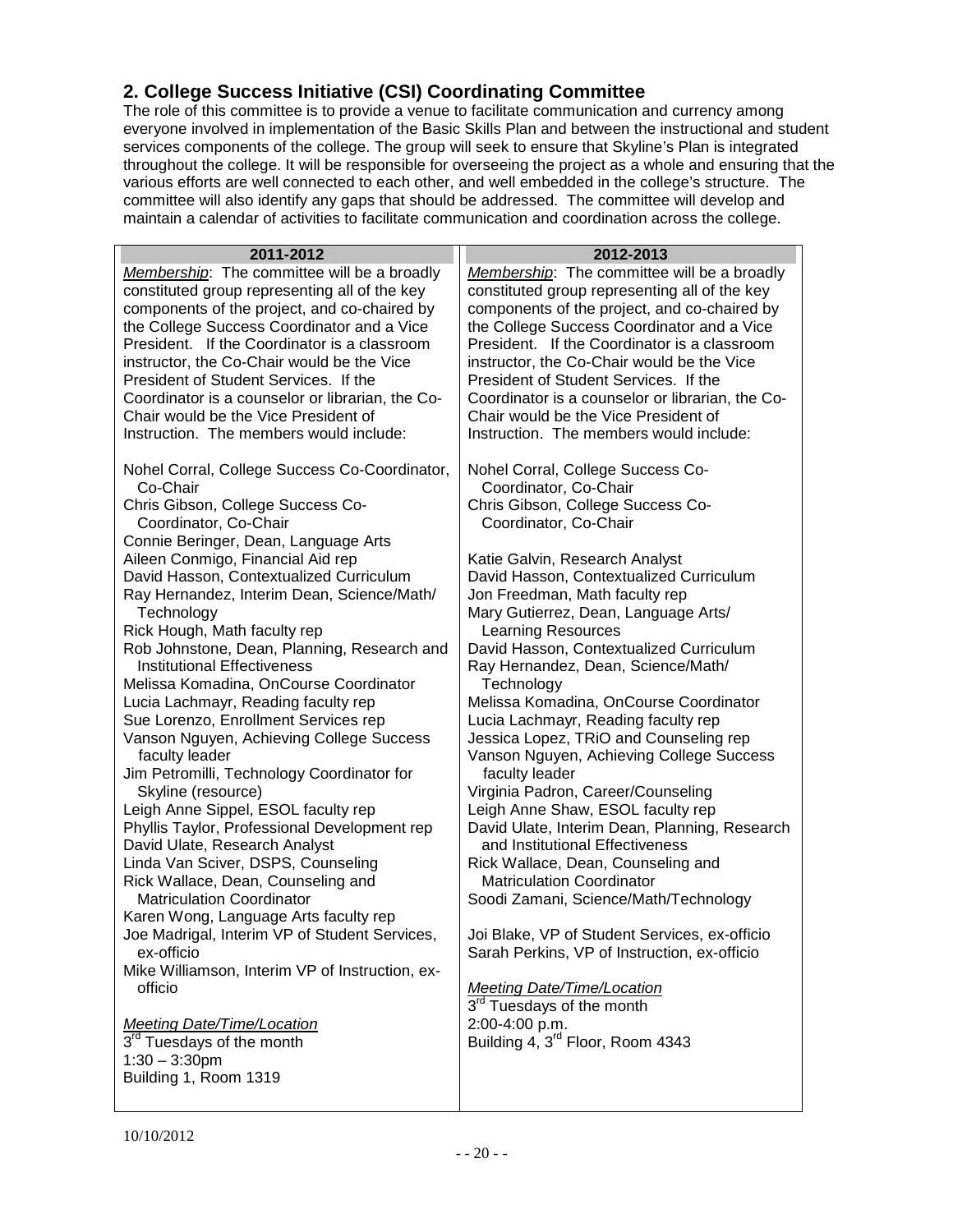# <span id="page-20-0"></span>**4. Commencement Committee**

This committee plans, coordinates and implements all activities for Commencement. The committee meets regularly during the spring semester until the day of graduation. Meetings focus on all logistical aspects of the graduation and the commencement ceremony.

| <b>Membership</b> (Representatives from Buildings |
|---------------------------------------------------|
| and Grounds, Campus Bookstore, Multi-Media,       |
|                                                   |
|                                                   |
|                                                   |
|                                                   |
|                                                   |
|                                                   |
|                                                   |
|                                                   |
|                                                   |
|                                                   |
|                                                   |
|                                                   |
|                                                   |
|                                                   |
|                                                   |
|                                                   |
|                                                   |
| Other members of the campus community are         |
| invited to meetings that cover specific planning  |
| areas as it relates to their department, program  |
|                                                   |
|                                                   |
|                                                   |
|                                                   |
|                                                   |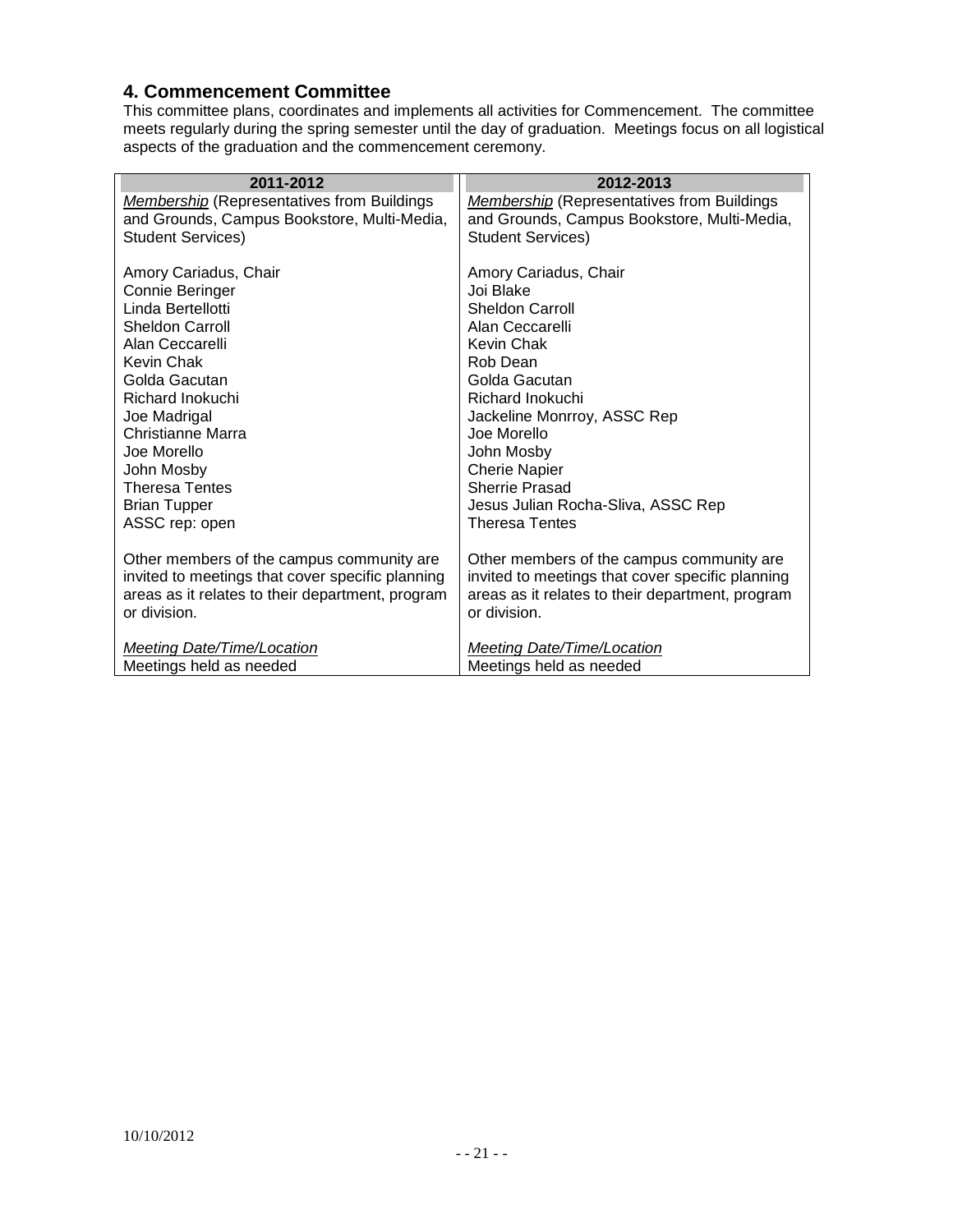# <span id="page-21-0"></span>**5. Emergency Response Plan Committee**

The Emergency Response Committee develops strategies for disaster preparedness and recovery for the campus. The committee is charged with maintaining the campus Emergency Response Plan, updating contact information and the evacuation plan, providing training for the campus on emergency procedures.

| 2011-2012                                      | 2012-2013                                      |
|------------------------------------------------|------------------------------------------------|
| <b>Membership</b> (Representatives from Public | <b>Membership</b> (Representatives from Public |
| Safety, Health Office and Administration)      | Safety, Health Office and Administration)      |
| Brian Tupper, Chair                            | Rob Dean, Chair                                |
| Joe Madrigal, Co-Chair                         | Joi Blake, Co-Chair                            |
| Steve Aurilio                                  | Steve Aurilio                                  |
| Linda Bertellotti                              | Eloisa Briones                                 |
| Eloisa Briones                                 | Donna Elliott                                  |
| Golda Gacutan                                  | Golda Gacutan                                  |
| Richard Inokuchi                               | Richard Inokuchi                               |
| Joe Morello                                    | Joe Morello                                    |
| Regina Stanback Stroud                         | <b>Sarah Perkins</b>                           |
| Mike Williamson                                | Regina Stanback Stroud                         |
|                                                | <b>Theresa Tentes</b>                          |
| Meeting Date/Time/Location                     |                                                |
| 4 <sup>th</sup> Friday of each month           |                                                |
| $2:00 - 3:00$ p.m.                             | Meeting Date/Time/Location                     |
| Building 1, Room 1319                          | 4 <sup>th</sup> Friday of each month           |
|                                                | $2:00 - 3:00$ p.m.                             |
|                                                | Location?                                      |

#### <span id="page-21-1"></span>**6. Event Support Working Group**

| Charge: under revision                         |                                                 |
|------------------------------------------------|-------------------------------------------------|
| 2011-2012                                      | 2012-2013                                       |
| <b>Membership</b> (Representatives from        | <b>Membership</b> (Representatives from         |
| Administration, Operations, Facilities, Public | Administration, Operations, Facilities, Public  |
| Safety, Media Services and division offices    | Safety, Media Services and division offices who |
| who assist in event planning.)                 | assist in event planning.)                      |
|                                                |                                                 |
| Eloisa Briones, Chair                          | Eloisa Briones, Chair                           |
| Nancy Argarin                                  | Nancy Argarin                                   |
| Linda Bertellotti                              | <b>Katie Beverly</b>                            |
| Katie Beverly                                  | Kamla Bucceri                                   |
| Kamla Bucceri                                  | <b>Amory Cariadus</b>                           |
| <b>Amory Cariadus</b>                          | Rob Dean                                        |
| Kathy Fitzpatrick                              | Kathy Fitzpatrick                               |
| Golda Gacutan                                  | Golda Gacutan                                   |
| Ira Lau                                        | Ira Lau                                         |
| Adolfo Leiva                                   | Adolfo Leiva                                    |
| Christianne Marra                              | Seini Mateialona                                |
| Seini Mateialona                               | <b>Cherie Napier</b>                            |
| Nadia Tariq                                    | <b>Sherrie Prasad</b>                           |
| <b>Theresa Tentes</b>                          | Nadia Tariq                                     |
| Annie Trinh                                    | Theresa Tentes                                  |
| <b>Brian Tupper</b>                            | Annie Trinh                                     |
|                                                |                                                 |
| <b>Meeting Date/Time/Location</b>              | <b>Meeting Date/Time/Location</b>               |
| Meetings held as needed                        | Meetings held as needed                         |

10/10/2012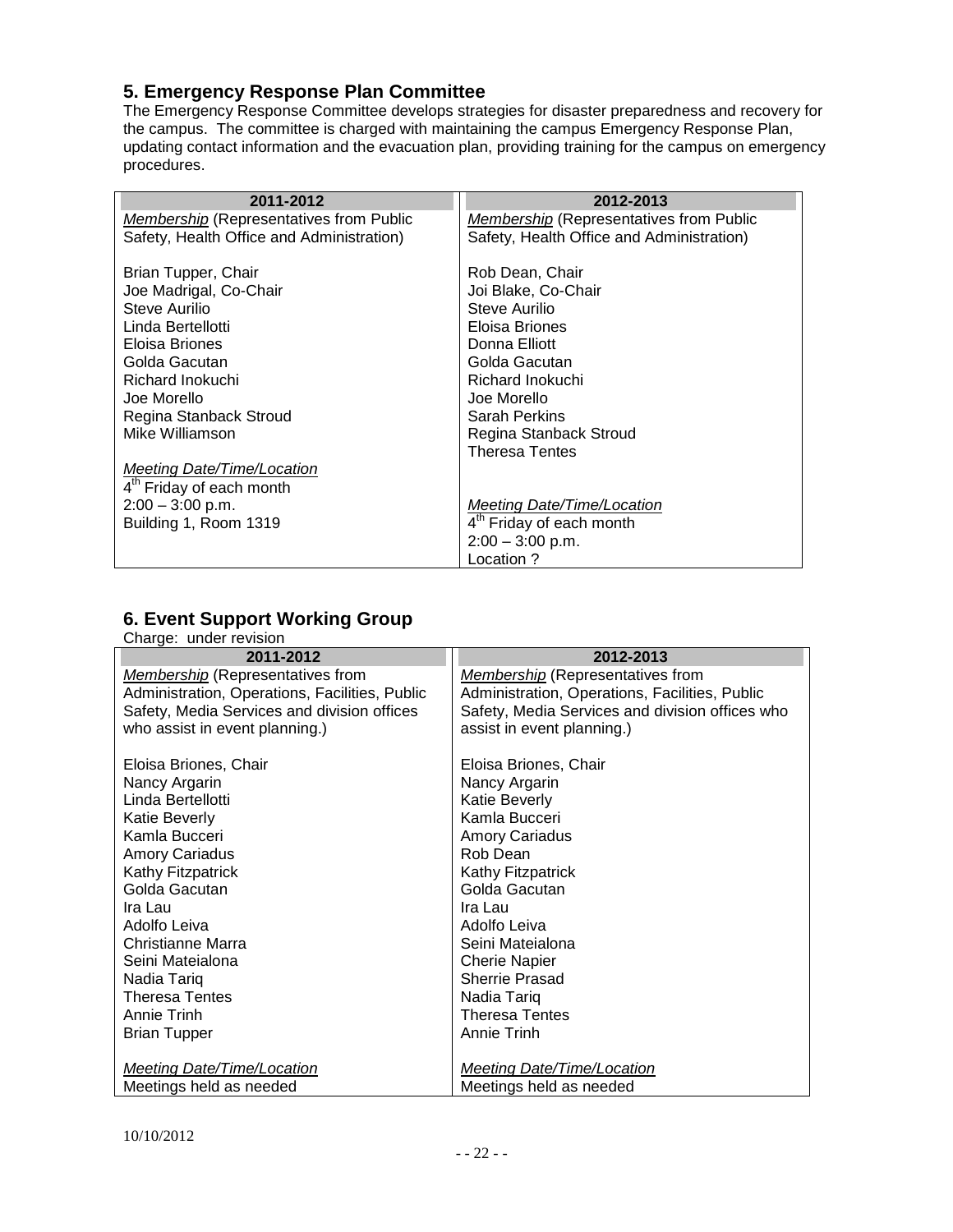# <span id="page-22-0"></span>**7. Instructional Leadership Team**

| 2011-2012                                                                                 | 2012-2013                                                                                        |
|-------------------------------------------------------------------------------------------|--------------------------------------------------------------------------------------------------|
| Membership (Vice President of Instruction,<br>Instructional and Student Services division | <b>Membership</b> (Vice President of Instruction,<br>Instructional and Student Services division |
| deans)                                                                                    | deans)                                                                                           |
| Mike Williamson, Interim VP of Instruction                                                | Sarah Perkins, VP of Instruction                                                                 |
| Connie Beringer, Dean, Language Arts/<br><b>Learning Resources</b>                        | Donna Bestock, Dean, Social Science/ Creative<br>Arts                                            |
| Donna Bestock, Dean, Social Science/                                                      | Don Carlson, Dean, Business                                                                      |
| <b>Creative Arts</b>                                                                      | Mary Gutierrez, Dean, Language Arts/                                                             |
| Don Carlson, Dean, Business                                                               | Learning Resources                                                                               |
| Ray Hernandez, Interim Dean, Science/Math/<br>Technology                                  | Ray Hernandez, Interim Dean, Science/Math/<br>Technology                                         |
| Joe Morello, Dean,                                                                        | Joe Morello, Dean, Kinesiology/Athletics/Dance                                                   |
| Kinesiology/Athletics/Dance                                                               | John Mosby, Dean, Enrollment Services                                                            |
| John Mosby, Dean, Enrollment Services                                                     | Richard Wallace, Dean, Counseling, Advising                                                      |
| Richard Wallace, Dean, Counseling, Advising<br>and Matriculation                          | and Matriculation                                                                                |
| <b>Meeting Date/Time/Location</b>                                                         | <b>Meeting Date/Time/Location</b>                                                                |
| 2 <sup>nd</sup> and 4 <sup>th</sup> Mondays of each month                                 | 2 <sup>nd</sup> and 4 <sup>th</sup> Mondays of each month                                        |
| $1:30 - 3:30$ p.m.                                                                        | $1:30 - 3:30$ p.m.                                                                               |
| Building 4, Room 4343                                                                     | Building 4, Room 4343                                                                            |

# <span id="page-22-1"></span>**8. Outreach Committee**

| 2011-2012                                | 2012-2013                                       |
|------------------------------------------|-------------------------------------------------|
| <b>Membership</b>                        | Membership                                      |
| Chair to be determined                   |                                                 |
| Luciana Castro, Language Arts            | John Mosby, Chair                               |
| Alice Erskine, Science/Math/Technology   |                                                 |
| Kathleen Feinblum, Language Arts         | Suzanne Collins, Transfer Center                |
| Josie Glenn, Business                    | Nohel Corral, TLC                               |
| Ally Nuschy, Business                    | Alice Erskine, Science/Math/Technology          |
| Johannes Masare, Social Science/Creative | Adolfo Leiva, SparkPoint                        |
| Arts                                     | Sue Lorenzo, Admissions                         |
| Aricka Bueno, Counseling                 | Johannes Masare, Social Sciences/Creative       |
| Other appointments to be determined      | Arts                                            |
|                                          | Melissa Matthews, DRC                           |
| <b>Meeting Date/Time/Location</b>        | Regina Morrison, Financial Aid                  |
| To be determined                         | Cherie Napier, Public Information Office        |
|                                          | Vanson Nguyen, Science/Math/Technology          |
|                                          | Ally Nuschy, Business                           |
|                                          | John Saenz, TLC<br>Jocelyn Villa, Financial Aid |
|                                          | Rick Wallace, Counseling                        |
|                                          | William Watson, SparkPoint                      |
|                                          |                                                 |
|                                          | Language Arts/Learning Resources Rep Open       |
|                                          | Meeting Date/Time/Location                      |
|                                          | To be determined                                |
|                                          |                                                 |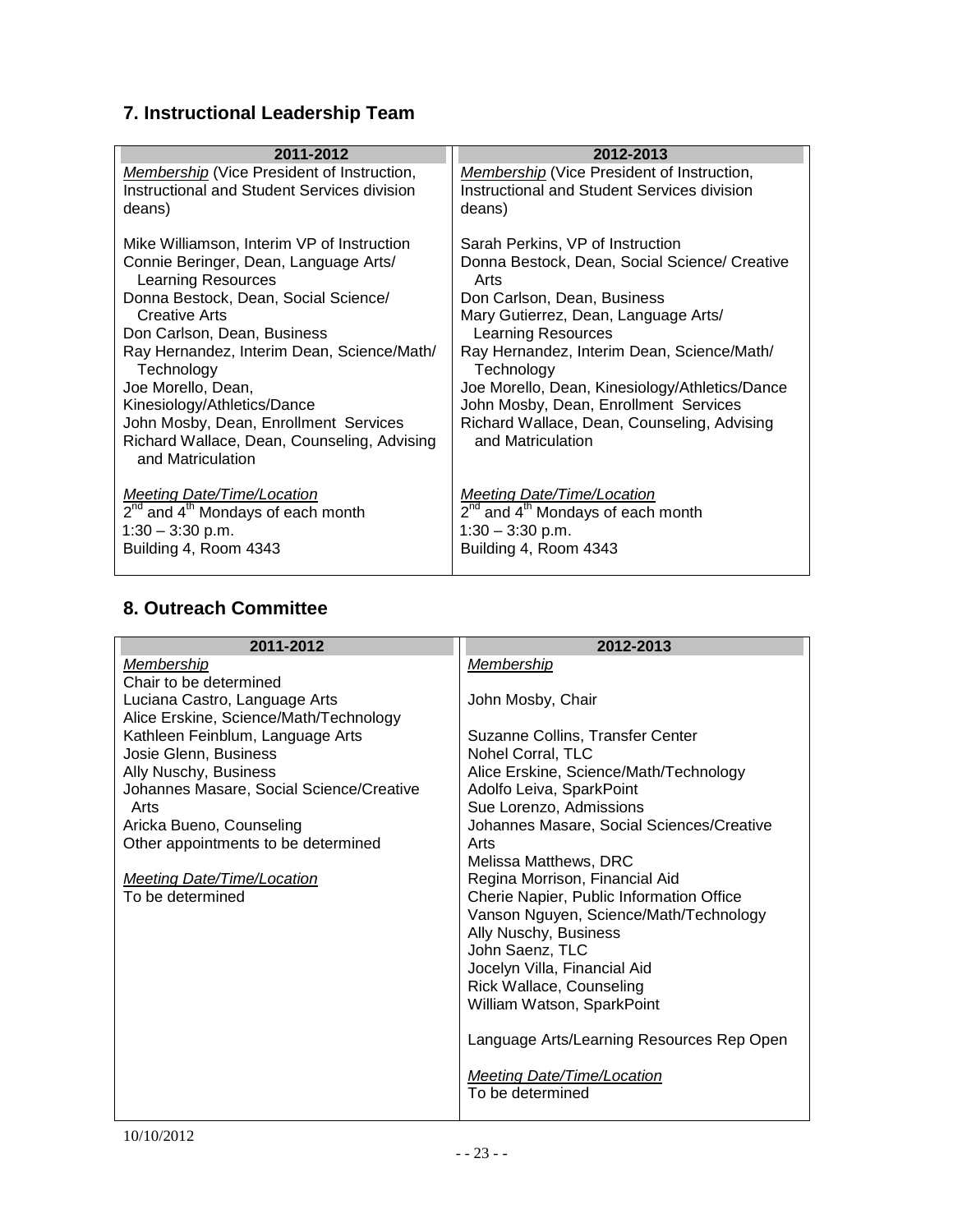#### <span id="page-23-0"></span>**9. Scholarship Committee**

The Scholarship Committee serves as a general policy advisory group to the scholarship program and as a selection committee for general scholarships and awards that may be assigned to their jurisdiction. The primary sources of scholarships for which this committee selects scholarship recipients are Skyline and District Foundation and Skyline Organization funds.

| 2011-2012                                            | 2012-2013                                           |
|------------------------------------------------------|-----------------------------------------------------|
| <b>Membership</b> (members appointed by              | <b>Membership</b> (members appointed by constituent |
| constituent groups)                                  | groups)                                             |
| John Mosby, Dean, Enrollment Services                | Jeff Acidera, Counseling                            |
| Joe Madrigal, Interim VP of Student Services         | Rosie Bell, Social Science/Creative Arts            |
| Jeff Acidera, Counseling                             | Joi Blake, VP of Student Services                   |
| Linda Allen, Classified representative               | Luciano Castro, Language Arts                       |
| Daisy Araica, Science/Math/Technology                | <b>Steve Cooney, Business</b>                       |
| Maggie Baez, Classified representative               | Kevin Corsiglia, Kinesiology/Athletics/Dance        |
| Steve Cooney, Business                               | Stephen Fredricks, Science/Math/Technology          |
| Kevin Corsiglia, Kinesiology/Athletics/Dance         | Kymberly Jackson, Social Science/Creative Arts      |
| <b>Bridget Fischer, Social Science/Creative Arts</b> | John Mosby, Dean, Enrollment Services               |
| Lucia Lachmayr, Language Arts                        | Michael Rojas, Classified Rep                       |
| Crystal Shetaya, Financial Aid Technician            | Crystal Shetaya, Financial Aid Technician           |
|                                                      |                                                     |
| Meeting Date/Time/Place:                             | Meeting Date/Time/Place:                            |
| Meetings held as needed                              | Meetings held as needed                             |
|                                                      |                                                     |

#### <span id="page-23-1"></span>**10. Student Recognition and Awards Committee**

This committee is charged with planning and implementing the annual Student Recognition Awards Ceremony and the Donor Appreciation Reception.

| 2011-2012                                       | 2012-2013                                       |
|-------------------------------------------------|-------------------------------------------------|
| Membership (interested faculty, staff and       | Membership (interested faculty, staff and       |
| administrators)                                 | administrators)                                 |
|                                                 |                                                 |
| Amory Cariadus, Chair                           | Amory Cariadus, Chair                           |
| Golda Gacutan                                   | Golda Gacutan                                   |
| Kathy Fitzpatrick, Classified rep               | Joi Blake                                       |
| Levanna Lee, ASSC rep                           | Miku Mendoza, ASSC Rep                          |
| Joe Madrigal                                    | John Mosby                                      |
| Christianne Marra                               | <b>Cherie Napier</b>                            |
| John Mosby                                      | Crystal Shetaya                                 |
| Crystal Shetaya                                 | Katelyn Smathers, ASSC Rep                      |
| Academic Senate President *                     | Wendy Smith, Classified Rep.                    |
| Honors Transfer Program Coordinator *           | Academic Senate President *                     |
| Phi Theta Kappa Coordinator *                   | Honors Transfer Program Coordinator *           |
| Transfer Center Coordinator *                   | Phi Theta Kappa Coordinator *                   |
| Master of Ceremony *                            | Transfer Center Coordinator *                   |
|                                                 | Master of Ceremony *                            |
| *Representative who may choose to only attend   |                                                 |
| those meetings which directly affect their area | *Representative who may choose to only attend   |
|                                                 | those meetings which directly affect their area |
| <b>Meeting Date/Time/Place:</b>                 |                                                 |
| Meetings held as needed                         | Meeting Date/Time/Place:                        |
|                                                 | Meetings held as needed                         |